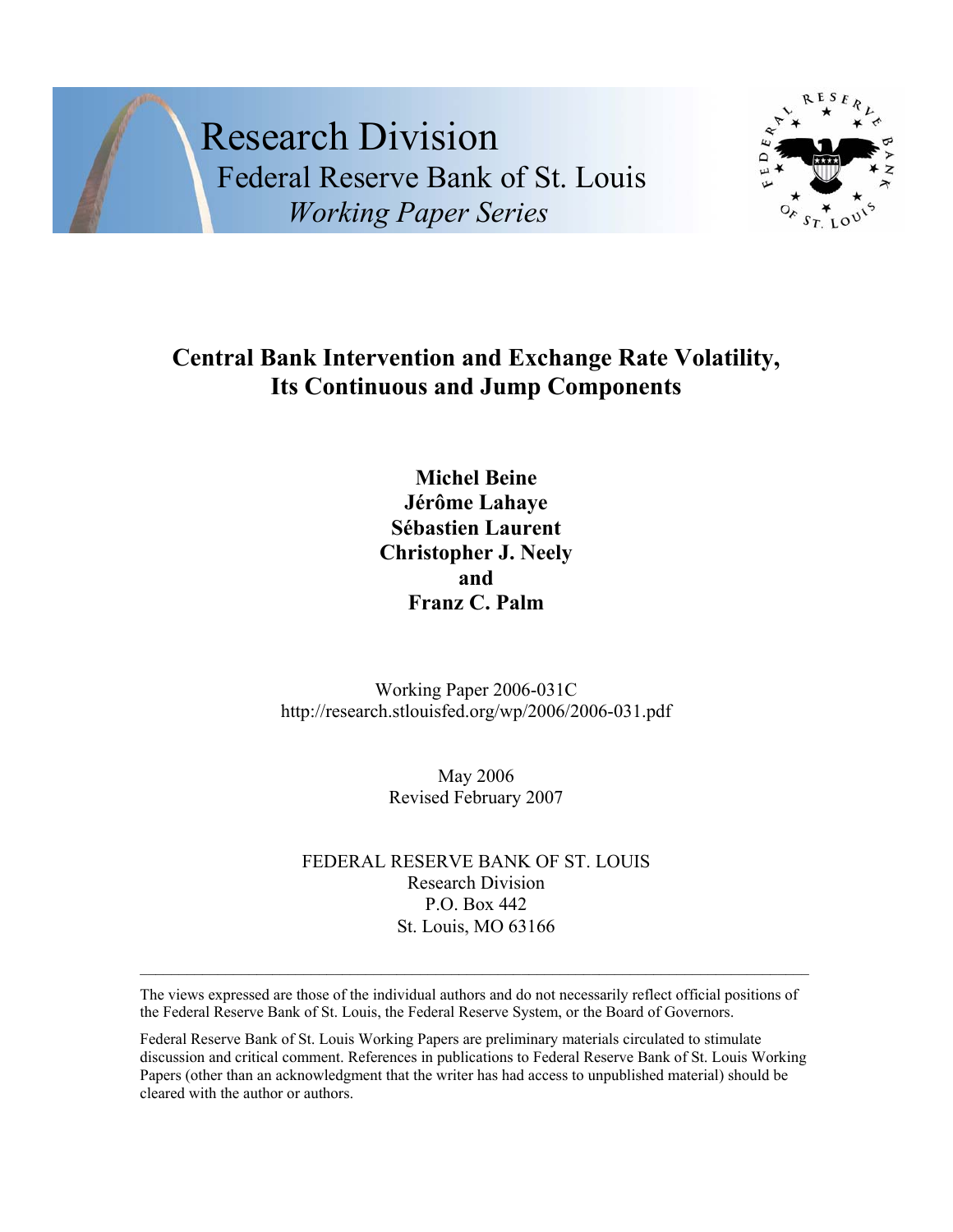# Central Bank Intervention and Exchange Rate Volatility, Its Continuous and Jump Components<sup>∗</sup>

Michel BEINE<sup>†</sup> Jérôme LAHAYE<sup>‡</sup> Sébastien LAURENT<sup>§</sup> Christopher J. NEELY $\P$  Franz C. PALM

> First version: May 2006 Revised: August 2006 This version: February 2007

#### Abstract

We analyze the relationship between interventions and volatility at daily and intra-daily frequencies for the two major exchange rate markets. Using recent econometric methods to estimate realized volatility, we employ bipower variation to decompose this volatility into a continuously varying and jump component. Analysis of the timing and direction of jumps and interventions imply that coordinated interventions tend to cause few, but large jumps. Most coordinated operations explain, statistically, an increase in the persistent (continuous) part of exchange rate volatility. This correlation is even stronger on days with jumps.

Keywords: Intervention, jumps, bi-power variation, exchange rate, volatility

JEL Codes: F31, F33, C34

‡CeReFiM, University of Namur and CORE; Jerome.Lahaye@fundp.ac.be

<sup>∗</sup>The authors thank Mardi Dungey, Mark Taylor and participants at the International Journal of Finance and Economics Conference on central bank intervention for very helpful comments and Justin Hauke for excellent research assistance. This text presents research results of the Belgian Program on Interuniversity Poles of Attraction initiated by the Belgian State, Prime Minister's Office, Science Policy Programming. The scientific responsibility is assumed by the authors. The views expressed are those of the individual authors and do not necessarily reflect

official positions of the Federal Reserve Bank of St. Louis, the Federal Reserve System, or the Board of Governors. †University of Luxembourg and Free University of Brussels; mbeine@ulb.ac.be

<sup>§</sup>CeReFiM, University of Namur and CORE; Sebastien.Laurent@fundp.ac.be

<sup>¶</sup>Assistant Vice President, Research Department, Federal Reserve Bank of St. Louis; neely@stls.frb.org

<sup>k</sup>Maastricht University, Faculty of Economics and Business Administration and CESifo; F.Palm@ke.unimaas.nl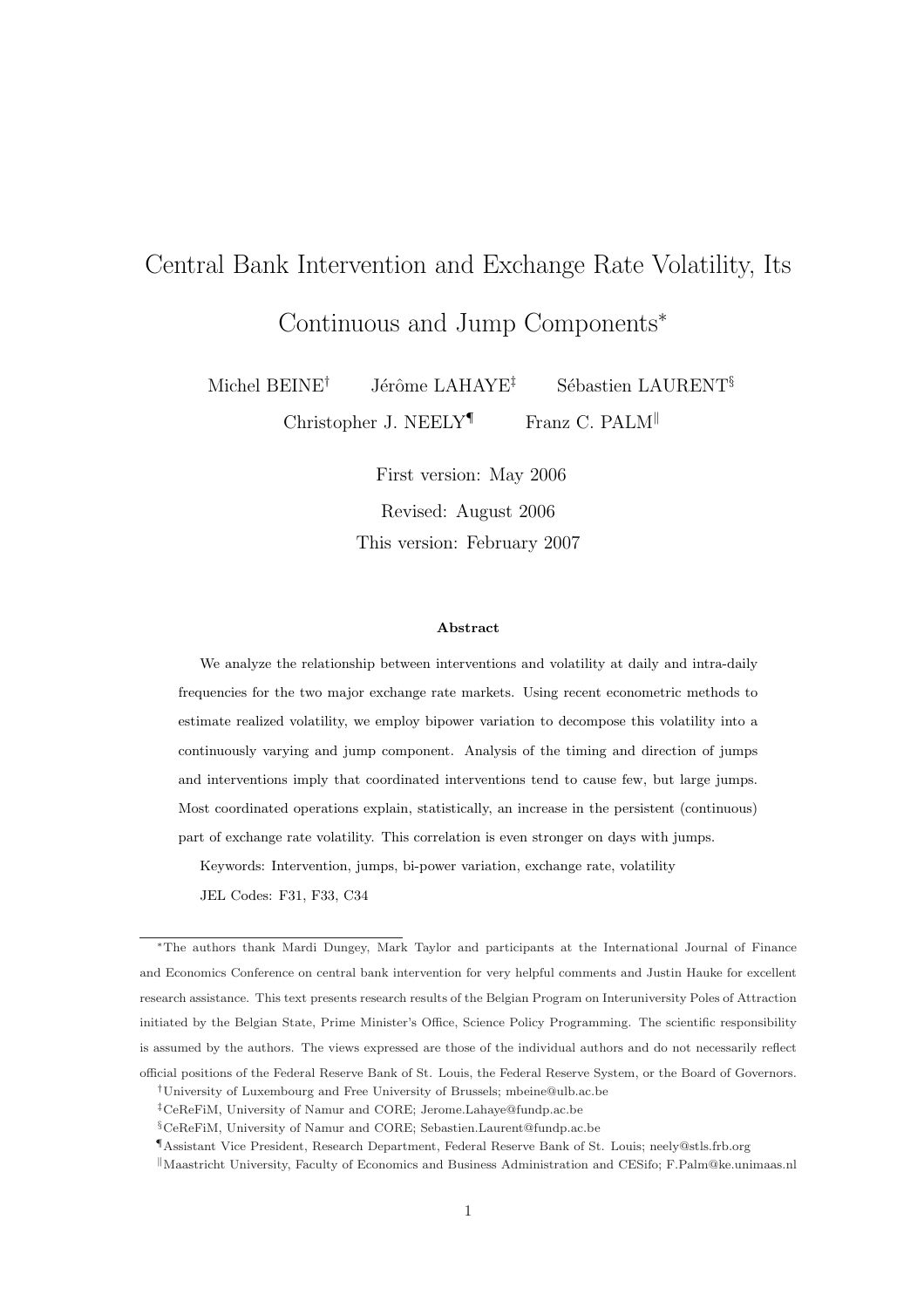## 1 Introduction

During a period of twenty years (1985-2004), the central banks of the U.S., Japan and Germany (Europe) intervened more than 600 times in either the DEM-dollar (DEM/USD or EUR/USD after the introduction of the euro) or the yen-dollar (JPY/USD) market. On average, they intervened almost three times per month. It is not surprising that central banks should frequently intervene in markets that are of crucial importance for international competitiveness. Given the importance of understanding foreign exchange markets, for scientific and policy reasons, one would like to assess the impact of central bank interventions (CBIs hereafter) on exchange rates.

The large empirical literature on the impact of CBIs provides mixed evidence on the impact of CBI on exchange rate returns. In general, authors fail to identify effects on the conditional mean of exchange rate returns at a daily frequency (Baillie and Osterberg 1997). When effects on the spot exchange rate returns are detected, they are often found to be perverse, i.e. purchases of U.S. dollar leading to a depreciation of the dollar (Baillie and Osterberg 1997, Beine, Bénassy-Quéré, and Lecourt 2002). This perverse result tends to hold for both unilateral and coordinated interventions. This result has usually been interpreted as indicating a lack of credibility, or ascribed to inappropriate identification schemes in the presence of leaning-against-the-wind policies (Neely 2005b). Recent studies conducted at intra-daily frequencies nevertheless find that CBIs can move the exchange rate, at least in the very short run (Fischer and Zurlinden 1999, Dominguez 2003).

The empirical literature is much more conclusive with respect to the impact of CBIs in terms of exchange rate volatility. Most studies conclude that intervention tends to increase exchange rate volatility (Humpage 2003) and this result is robust to the use of any of the three main measures of asset price volatility: univariate GARCH models (Baillie and Osterberg 1997, Dominguez 1998, Beine, Bénassy-Quéré, and Lecourt 2002); implied volatilities extracted from option prices (Bonser-Neal and Tanner 1996, Dominguez 1998, Galati and Melick 1999); and realized volatility (Beine, Laurent, and Palm 2005, Dominguez 2004).

This paper looks at the relation between intervention and the components of volatility. We investigate how CBIs affect the continuous, persistent part of exchange rate volatility and the discontinuous component. Our approach relies on bi-power variation (Barndorff-Nielsen and Shephard (2004, 2006)) to decompose exchange rate changes into a continuous part and a jump component. Bi-power variation consistently estimates the continuous volatility even in the presence of jumps (i.e. for a continuous-time jump diffusion process). And the realized volatility (sum of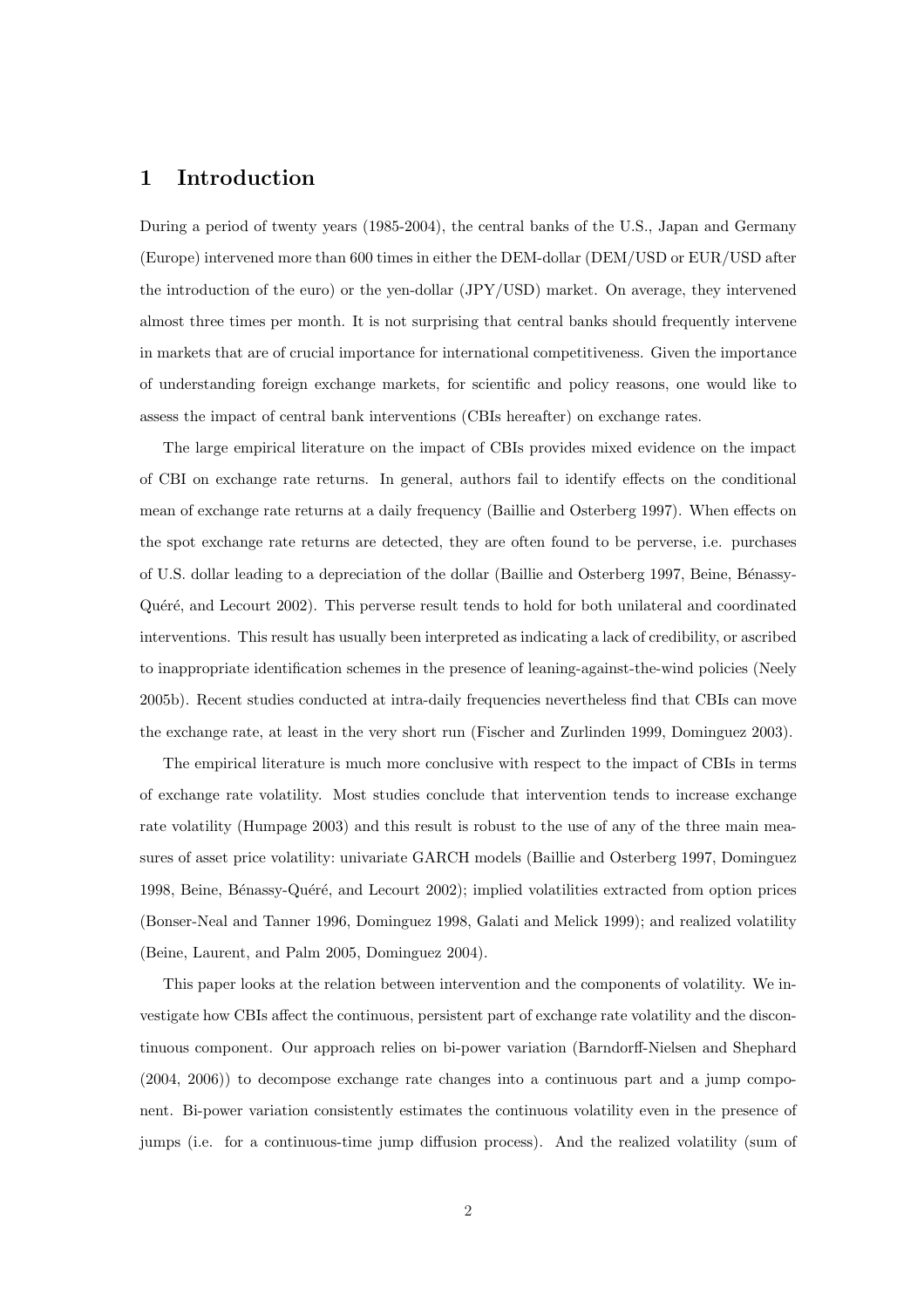squared intradaily returns) consistently estimates the sum of both the continuous volatility and the discontinuities (jumps) in the underlying price process. Therefore the difference between realized volatility and the bi-power variation consistently estimates the contribution to the quadratic variation process due to the discontinuities (jumps).

Barndorff-Nielsen and Shephard (2006) suggest that jumps in foreign exchange markets are linked to the arrival of macroeconomic news, in line with the results of Andersen, Bollerslev, Diebold, and Vega (2003). In this respect, our findings illuminate the importance of interventions for explaining the dynamics of exchange rates and the extent to which interventions impact rates similarly to macroeconomic news.

Our investigation covers central bank activity on the two largest exchange rate markets. We focus on Fed, Bundesbank (ECB after 1998) and Bank of Japan interventions over the last twenty years. Using the method of bi-power variation with 5-minute exchange rate data, we identify the days in which exchange rates jumps occur. This allows us to investigate whether intervention days are associated with the occurrence of these jumps.

To achieve this goal, we proceed in five steps.

First, we decompose realized volatility into a continuous component and a jump component. We investigate the relationship between CBIs and discontinuities in the JPY/USD and USD/EUR markets and find that while jumps are not more likely to occur on days of intervention, the jumps that do occur are larger than average. In particular, only a few coordinated interventions could reasonably generate jumps. Coordinated CBIs do predict the smooth, persistently varying component of realized volatility, however.

Second, to check for the direction of causality between jumps and coordinated CBIs, we carefully study the number of jumps and the timing of their occurrence during the CBI days. Most of the jumps on CBI days occurred during or after the overlap of European and U.S. markets, when most coordinated interventions take place. We then examine the direction of the jumps and coordinated CBIs for days on which they both occur. This analysis strongly suggests that intervention normally generates the jumps, rather than reacting to them. The only period in which intervention appears to respond to jumps is that of the "Louvre Accords," when central banks were very keen to dampen volatility by leaning against the wind.

Third, to control for the impact of macroeconomic announcements on exchange rate volatility, we check for the joint occurrence of jumps, coordinated interventions on the corresponding foreign exchange markets and of macroeconomic announcements. For the JPY/USD, macroeconomic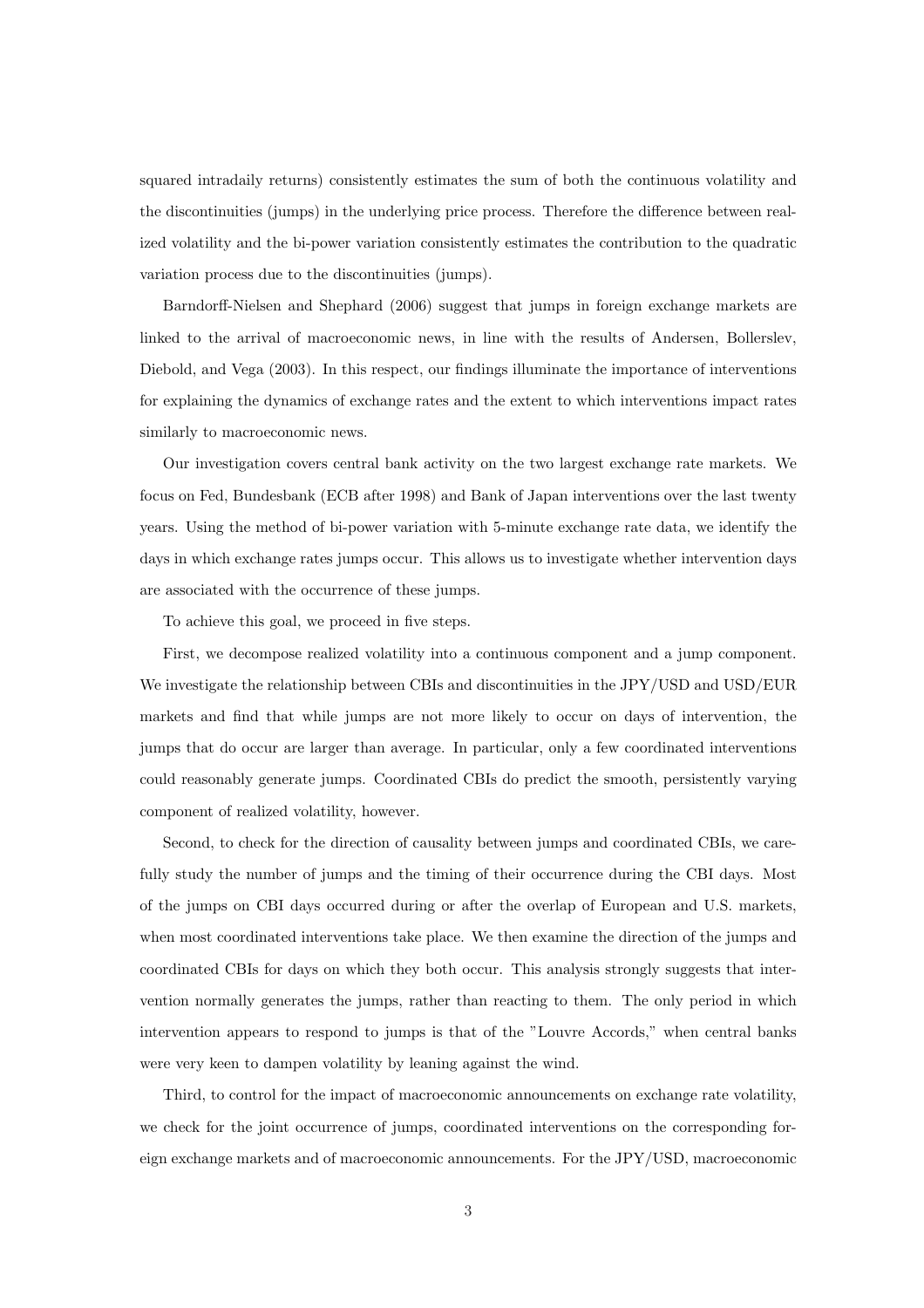announcements were made on half of the 14 days where jumps occurred and a coordinated intervention took place in this market. For the USD/EUR market, macroeconomic announcements occurred only on three out of 10 days with jumps in the exchange rate and a coordinated intervention. The timing evidence suggests that a subset of jumps on these days were not the result of macroeconomic announcements. Instead, some coordinated interventions might be the primary cause of the observed discontinuities.

Fourth, a formal regression analysis confirms these findings.

Fifth, we discuss the economic interpretation of the findings, the implications for foreign exchange market policy of central banks and some extensions of the methodology.

The paper is organized as follows. Section 2 details the procedure used to identify the jump components of the realized volatilities. Section 3 provides some details on the data. Section 4 reports our empirical analysis relating the occurrence of jumps with CBIs while Section 5 proposes an interpretation of the main findings. Finally, Section 6 concludes.

## 2 Extracting the jump component

Let  $p(t)$  be a logarithmic asset price at time t. Consider the continuous-time jump diffusion process

$$
dp(t) = \mu(t)dt + \sigma(t)dW(t) + \kappa(t)dq(t), \qquad 0 \le t \le T,
$$
\n(1)

where  $\mu(t)$  is a continuous and locally bounded variation process,  $\sigma(t)$  is a strictly positive stochastic volatility process with a sample path that is right continuous and has well defined limits,  $W(t)$  is a standard Brownian motion, and  $q(t)$  is a counting process with intensity  $\lambda(t)$  $(P[dq(t) = 1] = \lambda(t)dt$  and  $\kappa(t) = p(t) - p(t-)$  is the size of the jump in question). The quadratic variation for the cumulative process  $r(t) \equiv p(t) - p(0)$  is the integrated volatility of the continuous sample path component plus the sum of the  $q(t)$  squared jumps that occurred between time 0 and time t:

$$
[r,r]_t = \int_0^t \sigma^2(s)ds + \sum_{0 < s \le t} \kappa^2(s). \tag{2}
$$

Now, let us define the daily realized volatility as the sum of the corresponding intradaily squared returns:

$$
RV_{t+1}(\Delta) \equiv \sum_{j=1}^{1/\Delta} r_{t+j\Delta,\Delta}^2,
$$
\n(3)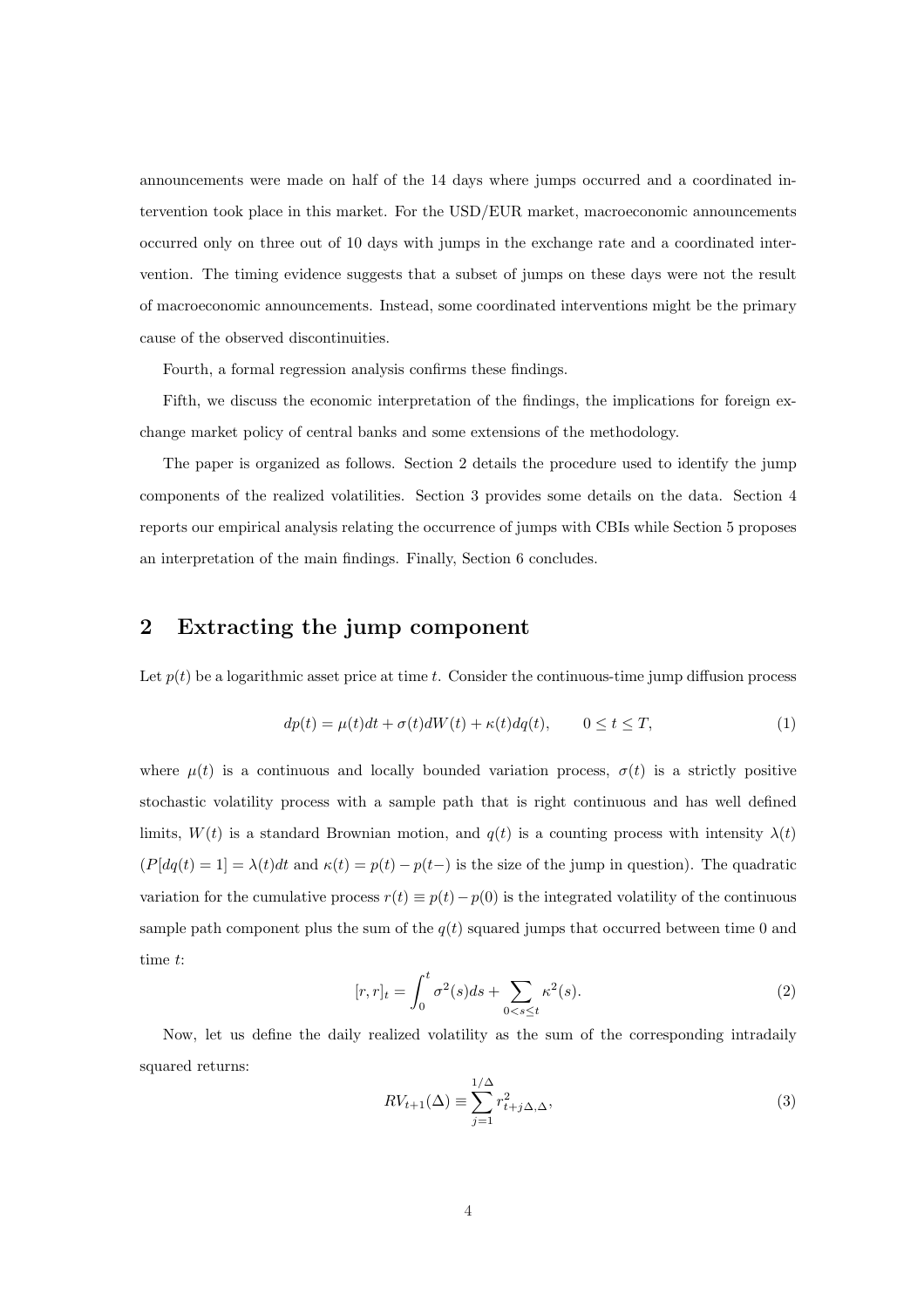where  $r_{t,\Delta} \equiv p(t) - p(t - \Delta)$  is the discretely sampled  $\Delta$ -period return.<sup>1</sup> So 1/ $\Delta$  is the number of intradaily periods (288 in our application).

In order to disentangle the continuous and the jump components of realized volatility, we need to consistently estimate integrated volatility, even in the presence of jumps in the process. This is done using the asymptotic results of Barndorff-Nielsen and Shephard (2004, 2006).

Barndorff-Nielsen and Shephard (2004) show that the realized volatility converges uniformly in probability to the increment of the quadratic variation process as the sampling frequency of the returns increases  $(\Delta \rightarrow 0)$ :<sup>2</sup>

$$
RV_{t+1}(\Delta) \to \int_{t}^{t+1} \sigma^2(s)ds + \sum_{t < s \le t+1} \kappa^2(s). \tag{4}
$$

That means that realized volatility consistently estimates integrated volatility as long as there are no jumps. The realized bi-power variation is defined as the sum of the product of adjacent absolute intradaily returns standardized by a constant:

$$
BV_{t+1}(\Delta) \equiv \mu_1^{-2} \sum_{j=2}^{1/\Delta} |r_{t+j\Delta,\Delta}| |r_{t+(j-1)\Delta,\Delta}|,\tag{5}
$$

where  $\mu_1 \equiv$ p  $2/\pi \simeq 0.79788$  is the mean of the absolute value of a standard normally distributed random variable. It can indeed be shown that even in the presence of jumps,

$$
BV_{t+1}(\Delta) \to \int_{t}^{t+1} \sigma^2(s)ds.
$$
 (6)

Thus, the difference between the realized volatility and the bi-power variation consistently estimates the jump contribution to the quadratic variation process. When  $\Delta \to 0$ :

$$
RV_{t+1}(\Delta) - BV_{t+1}(\Delta) \to \sum_{t < s \le t+1} \kappa^2(s). \tag{7}
$$

Moreover, because a finite sample estimate of the squared jump process might be negative (in Equation (7)), we truncate the measurement at zero, i.e.

$$
J_{t+1}(\Delta) \equiv max[RV_{t+1}(\Delta) - BV_{t+1}(\Delta), 0].\tag{8}
$$

One might wish to select only statistically significant jumps, to consider very small jumps to be part of the continuous sample path rather than genuine discontinuities. The Barndorff-Nielsen

<sup>&</sup>lt;sup>1</sup>We use the same notation as in Andersen, Bollerslev, and Diebold (2005) and normalize the daily time interval to unity. We drop the  $\Delta$  subscript for daily returns:  $r_{t+1,1} \equiv r_{t+1}$ .

<sup>2</sup>See also, for example, Andersen and Bollerslev (1998a), Andersen, Bollerslev, Diebold, and Labys (2001), Barndorff-Nielsen and Shephard (2002a), Barndorff-Nielsen and Shephard (2002b), Comte and Renault (1998).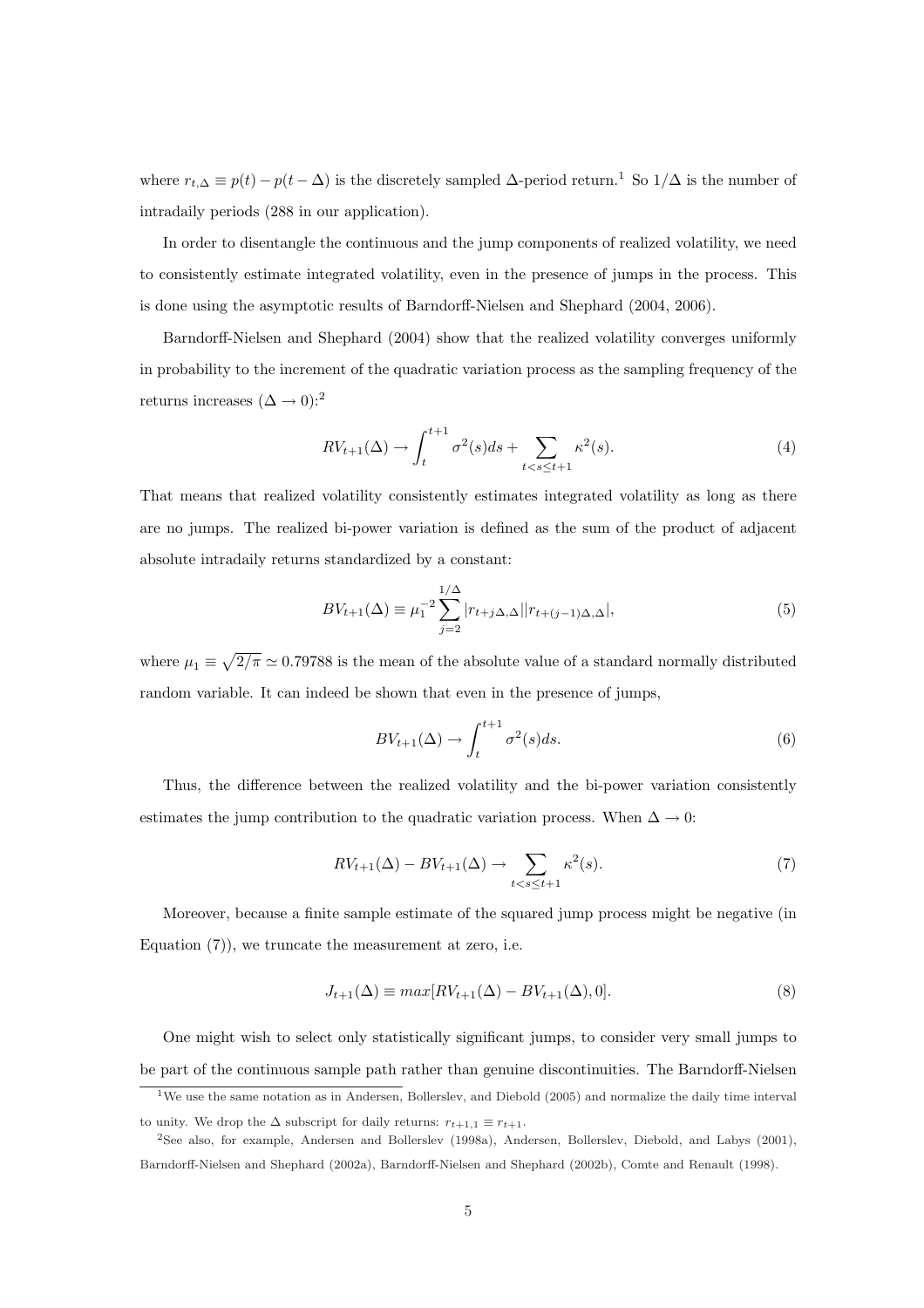and Shephard (2004, 2006) results, extended in Barndorff-Nielsen, Graversen, Jacod, Podolskij, and Shephard (2005), imply:<sup>3</sup>

$$
\frac{RV_{t+1}(\Delta) - BV_{t+1}(\Delta)}{\sqrt{(\mu_1^{-4} + 2\mu_1^{-2} - 5)\Delta \int_t^{t+1} \sigma^4(s)ds}} \to N(0, 1),\tag{9}
$$

when there is no jump and for  $\Delta \to 0$ , under sufficient regularity conditions. We need to estimate the integrated quarticity  $\int_{t}^{t+1} \sigma^{4}(s)ds$  to compute this statistic. The realized tri-power quarticity measure permits us to estimate it consistently, even in the presence of jumps:

$$
TQ_{t+1}(\Delta) \equiv \Delta^{-1} \mu_{4/3}^{-3} \sum_{j=3}^{1/\Delta} |r_{t+j\Delta,\Delta}|^{4/3} |r_{t+(j-1)\Delta,\Delta}|^{4/3} |r_{t+(j-2)\Delta,\Delta}|^{4/3},\tag{10}
$$

with  $\mu_{4/3} \equiv 2^{2/3} \Gamma(7/6) \Gamma(1/2)^{-1}$ . Thus, we have that, for  $\Delta \to 0$ :

$$
TQ_{t+1}(\Delta) \to \int_{t}^{t+1} \sigma^{4}(s)ds.
$$
 (11)

The implementable statistic is therefore:

$$
W_{t+1}(\Delta) \equiv \frac{RV_{t+1}(\Delta) - BV_{t+1}(\Delta)}{\sqrt{\Delta(\mu_1^{-4} + 2\mu_1^{-2} - 5)TQ_{t+1}(\Delta)}}.
$$
\n(12)

However, following Huang and Tauchen (2005) and Andersen, Bollerslev, and Diebold (2005), we actually implement the following statistic:

$$
Z_{t+1}(\Delta) \equiv \Delta^{-1/2} \frac{[RV_{t+1}(\Delta)) - BV_{t+1}(\Delta)]RV_{t+1}(\Delta)^{-1}}{[(\mu_1^{-4} + 2\mu_1^{-2} - 5)max\{1, TQ_{t+1}(\Delta)BV_{t+1}(\Delta)^{-2}\}]^{1/2}}.
$$
(13)

Huang and Tauchen (2005) show that the statistic defined in Equation (12) tends to over-reject the null hypothesis of no jumps. Moreover, they show that  $Z_{t+1}(\Delta)$  defined in Equation (13) is closely approximated by a standard normal distribution and has reasonable power against several plausible stochastic volatility jump diffusion models. Practically, we choose a significance level  $\alpha$ and compute:

$$
J_{t+1,\alpha}(\Delta) = I[Z_{t+1}(\Delta) > \Phi_{\alpha}] \cdot [RV_{t+1}(\Delta) - BV_{t+1}(\Delta)], \qquad (14)
$$

<sup>&</sup>lt;sup>3</sup>Note that these results rely on the assumption that the joint process of the drift and volatility of the underlying process  $(\mu, \sigma)$  is independent of the Brownian motion W. This rules out leverage effects and feedback between previous innovations in W and the risk premium in  $\mu$ . This is empirically reasonable for foreign exchange markets, but not for equity data.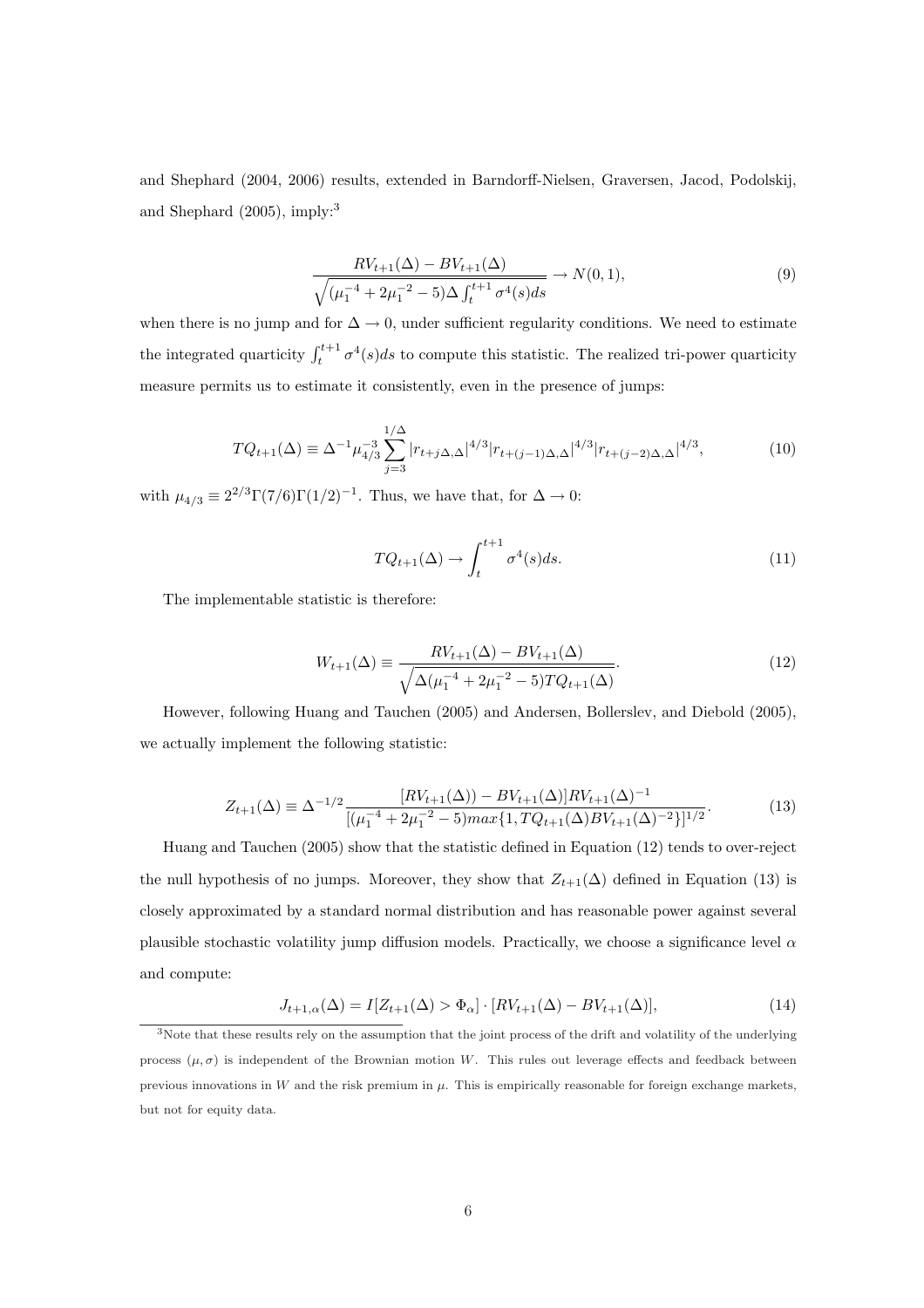where  $\Phi_{\alpha}$  is the critical value associated with  $\alpha$ . Of course, a smaller  $\alpha$  means that we estimated fewer and larger jumps. Moreover, to make sure that the sum of the jump component and the continuous one equals realized volatility, we impose:

$$
C_{t+1,\alpha}(\Delta) = I[Z_{t+1}(\Delta) \le \Phi_{\alpha}] \cdot RV_{t+1}(\Delta) + I[Z_{t+1}(\Delta) > \Phi_{\alpha}] \cdot BV_{t+1}(\Delta). \tag{15}
$$

Finally, still following Andersen, Bollerslev, and Diebold (2005), we use a modified staggered realized bi-power variation and tri-power quarticity measure to tackle first order autocorrelation due to microstructure noise issues:<sup>4</sup>

$$
BV_{t+1}(\Delta) \equiv \mu_1^{-2} (1 - 2\Delta)^{-1} \sum_{j=3}^{1/\Delta} |r_{t+j\Delta,\Delta}| |r_{t+(j-2)\Delta,\Delta}|,\tag{16}
$$

$$
TQ_{t+1}(\Delta) \equiv \Delta^{-1} \mu_{4/3}^{-3} (1 - 4\Delta)^{-1} \sum_{j=5}^{1/\Delta} |r_{t+j\Delta,\Delta}|^{4/3} |r_{t+(j-2)\Delta,\Delta}|^{4/3} |r_{t+(j-4)\Delta,\Delta}|^{4/3}.
$$
 (17)

Barndorff-Nielsen and Shephard (2004) show that in the absence of microstructure noise, the asymptotic distribution of the test statistic defined in Equation (13) remains asymptotically standard normal once the relevant components are replaced by the staggered ones.

## 3 Data

#### 3.1 Exchange rate data

We analyze the interaction between jumps and interventions for the two major exchange rate markets, namely the Japanese Yen (JPY) and the Deutsche Mark (DEM) (Euro after 1998) against the US Dollar (USD). For these two exchange rates, we have about 17 years of intradaily data for a period ranging from January 2, 1987 to October 1, 2004, provided by Olsen and Associates. The raw data consists of last mid-quotes (average of the logarithms of bid and ask quotes) of 5-minute intervals throughout the global 24-hour trading day. We obtain 5-min returns as 100 times the first difference of the logarithmic prices.

Following Andersen and Bollerslev (1998b), one trading day extends from 21.00 GMT on day  $t-1$  to 21.00 GMT on date t. This definition ensures that all interventions dated at day t (using local time) take place during this interval, even the Japanese interventions that may occur before 00.00 GMT.

<sup>4</sup>Considering first-order autocorrelation is sufficient in our application.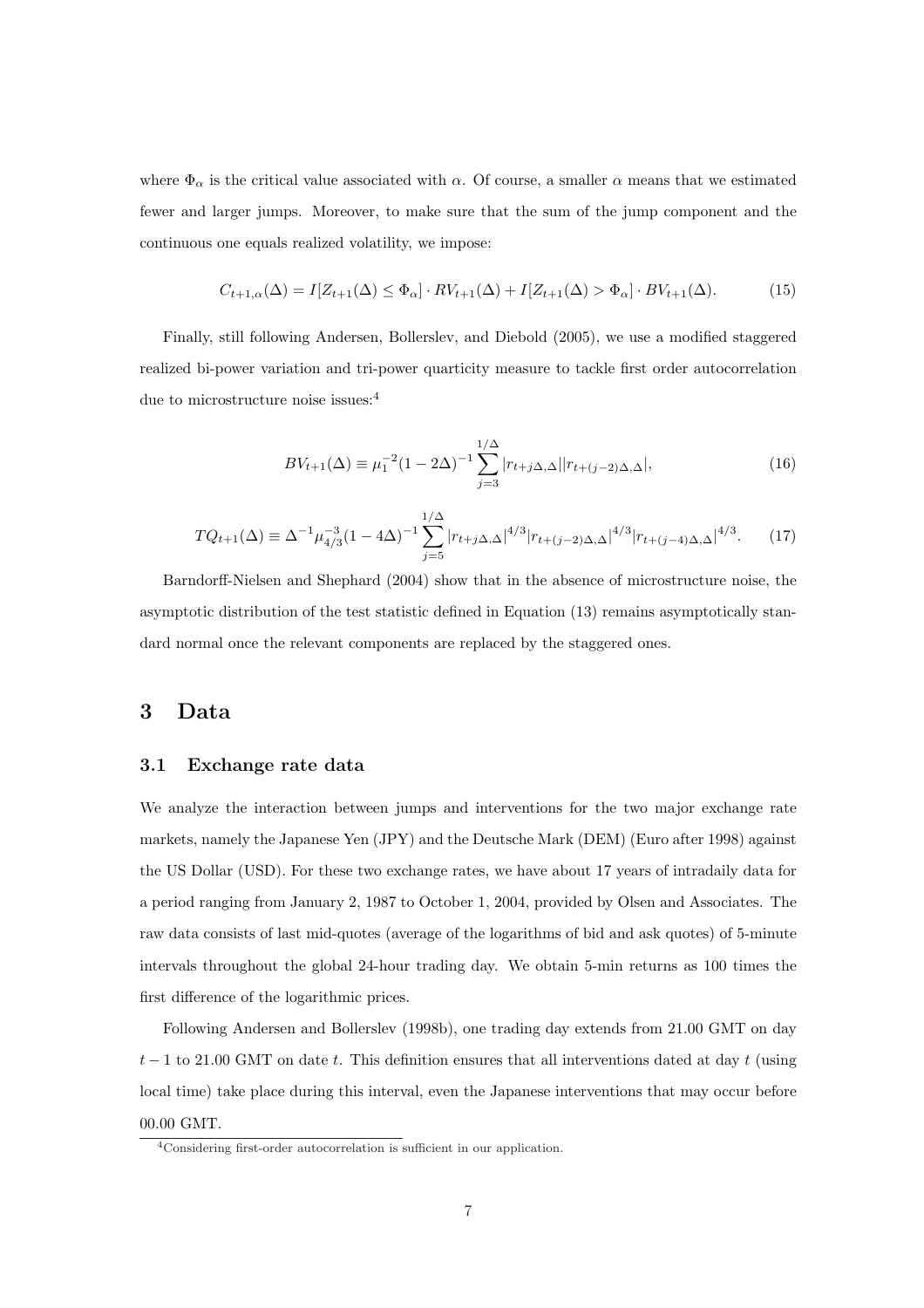It is important to get rid of the trading days that display either too many missing values or low trading activity. To this aim, we delete week-ends plus a set of fixed and irregular holidays.<sup>5</sup> Moreover we use three additional criteria. First, we do not consider the trading days for which there are more than 100 missing values at the 5-minute frequency. Second, days where we record more than 50 zero intra-daily returns are deleted. Finally, we suppress days for which more than 7 consecutive prices were found to be the same. Using these criteria leads us to suppress 48 and 85 days, respectively, for the USD/EUR and the JPY/USD.

Figures 1 and 2 plot the evolution of the exchange rate and the return at a daily frequency over the whole sample for the USD/EUR and the JPY/USD.<sup>6</sup>

Figures 3 and 4 plot the evolution of the three main measures of volatility: the realized volatility built from the 5-minute intradaily returns (first panel), as described in Equation (3), and its decomposition into the continuous sample path (second panel) and the jump component (third panel), as described, respectively, in equations (15) and (14). The significance of the jump component was assessed using a conservative 99.99 % confidence level, i.e.  $\alpha = 0.9999$ .

Tables 1 and 2 describe the realized volatility estimates as well as the estimated jump components for the USD/EUR and JPY/USD series. These tables also report the proportion of significant values over the whole sample. Two significance levels are used. We use first a very low level ( $\alpha = 0.5$ , variable denoted J in the table) for which at least one jump is detected almost every day: the proportion of days with jumps is above 90% for both markets. The use of such a significance level would of course result in an overestimation of the number of economically meaningful jumps. Therefore, we use a much more conservative significance level ( $\alpha = 0.9999$ , variable denoted J9999 in the table) for which the proportion of days with jumps is much lower (about 10 to 13% of the business days).<sup>7</sup>

 $5$ Fixed holidays include Christmas (December 24 - 26), New Year (December 31 - January 2), and July Fourth. Moving holidays include Good Friday, Easter Monday, Memorial Day, Labor Day, Thanksgiving and the day after, and July Fourth when it falls officially on July 3.

 $6$ The two figures are drawn using the filtered data. This means that some business days where the activity and/or the data quality is low were suppressed. We thus implicitly assume that during these removed days, the exchange rate did not change.

<sup>&</sup>lt;sup>7</sup>While the choice of  $\alpha$  (0.9999) for our main results is consistent with the literature, we have investigated how changing  $\alpha$  affects the probability of intervention, conditional on a jump, and found that the inference was not very sensitive to the choice of  $\alpha$ .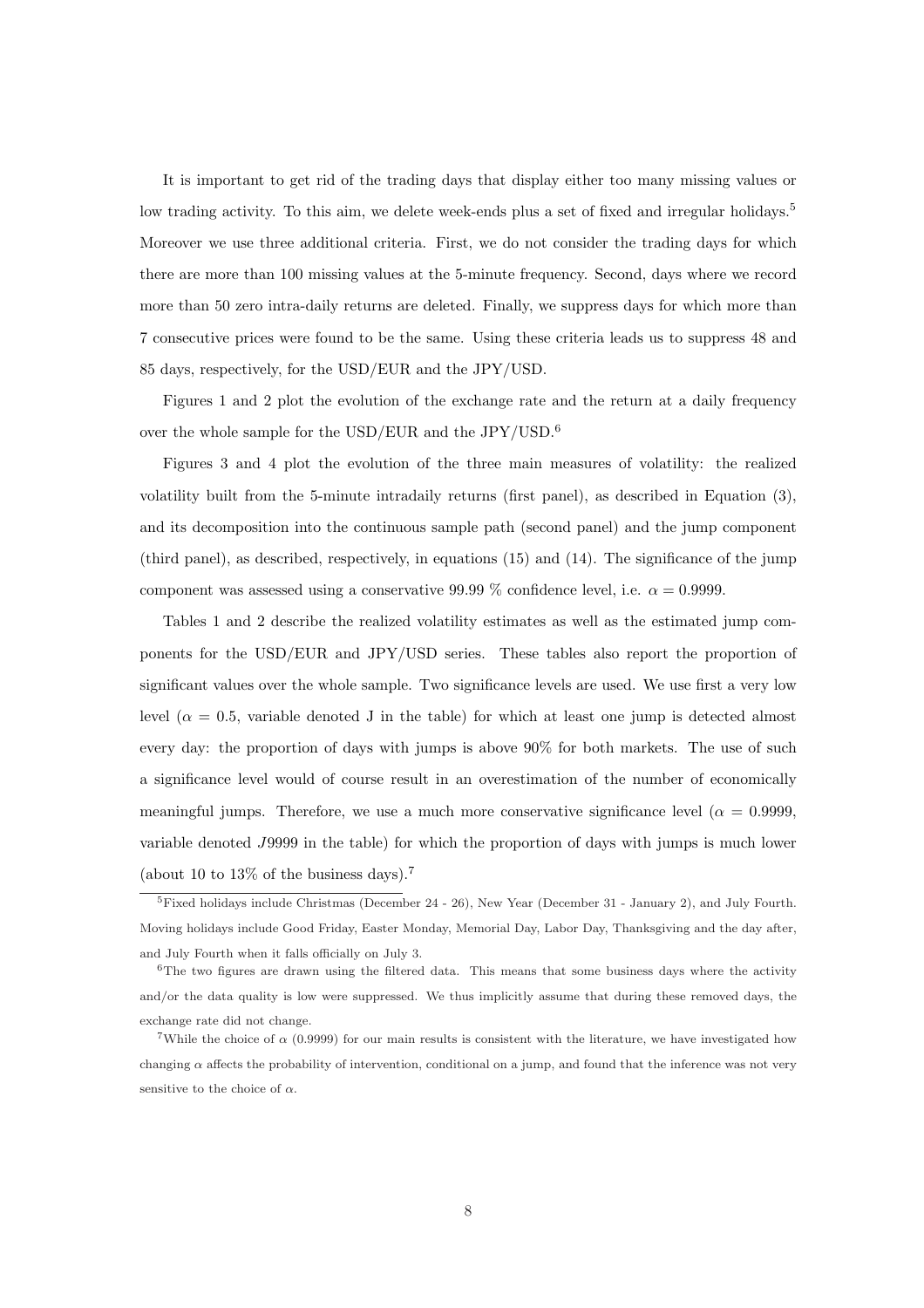

Figure 1: Dollar/Euro - Daily prices and daily returns



Figure 2: JPY/Dollar - Daily prices and daily returns

### 3.2 Intervention data

This paper uses official data on U.S., German (ECB after 1998) and Japanese interventions provided by those central banks. The investigation period is similar to sample period for the exchange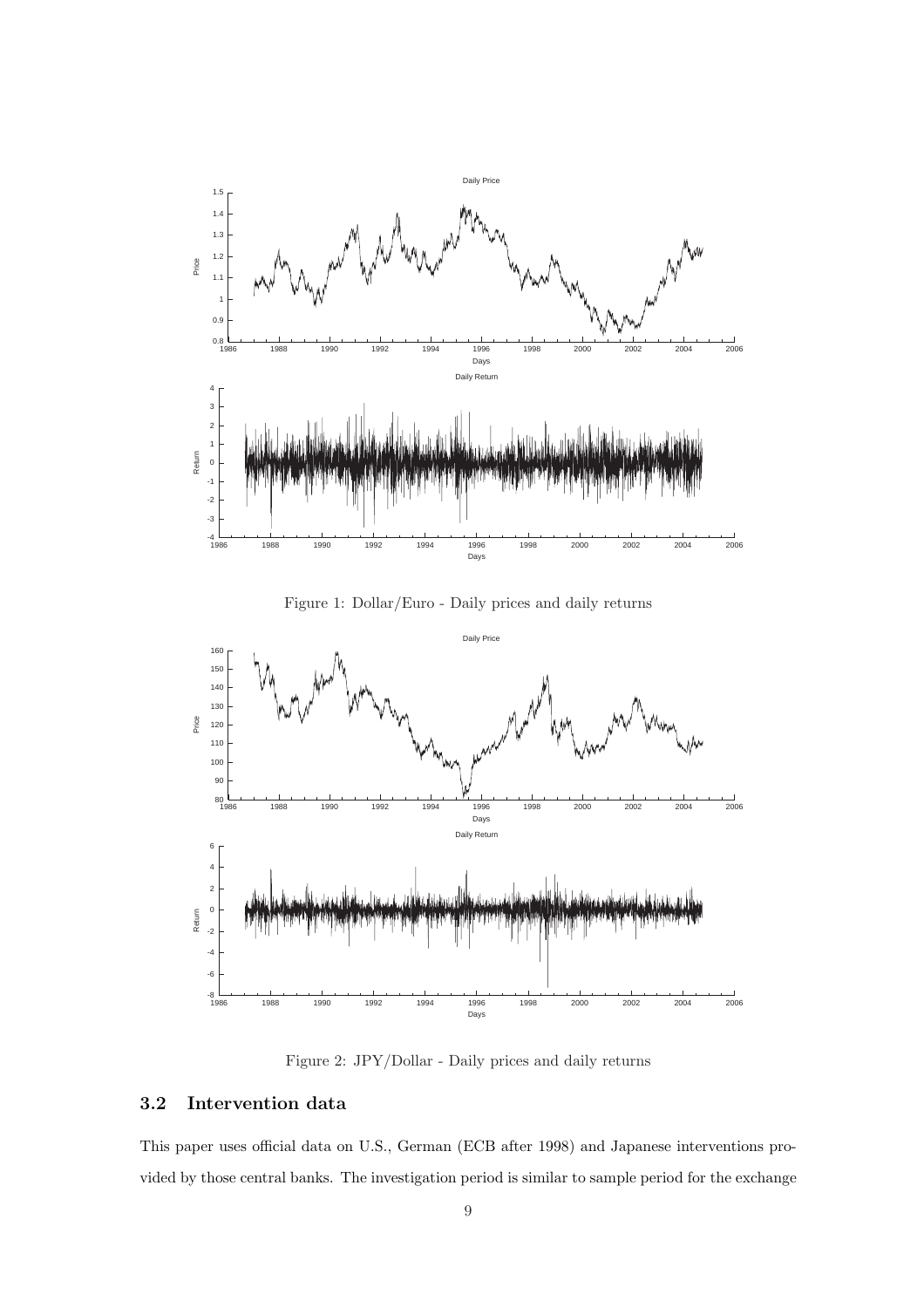

Figure 3: Dollar/Euro - Daily RV, continuous component and jumps



Figure 4: JPY/Dollar - Daily RV, continuous component and jumps

rate data (January 1987-October 2004). While official data for the Fed and the Bundesbank are available at the daily frequency for the whole sample, official data for the Bank of Japan are avail-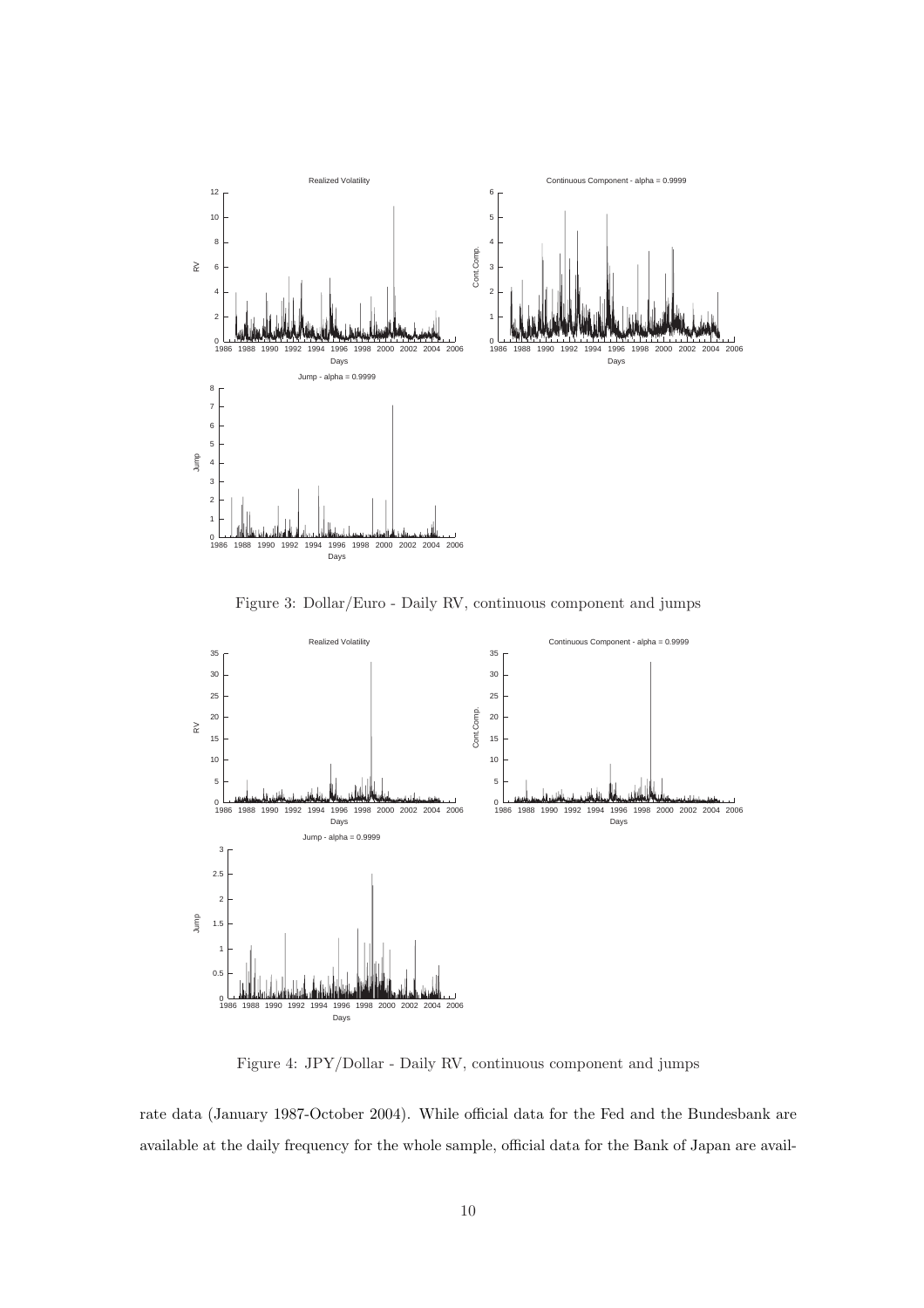|          | RV      | log(RV)   | J.      | J9999   |
|----------|---------|-----------|---------|---------|
| Prop.    |         |           | 0.9069  | 0.1034  |
| Obs.     | 4360.   | 4360.     | 4360.   | 4360.   |
| Mean     | 0.5577  | $-0.7727$ | 0.07115 | 0.02575 |
| St. Dev. | 0.4593  | 0.5819    | 0.1761  | 0.1696  |
| Skew.    | 5999    | 0.4120    | 19.47   | 22.21   |
| Kurt.    | 82.48   | 3999      | 638.8   | 763.5   |
| Min.     | 0.06499 | -2734     | 0.0000  | 0.0000  |
| Max.     | 10.92   | 2391      | 7109    | 7.109   |
| LB(8)    | 3942.   | 8476.     | 55.76   | 4.173   |

Table 1: Descriptive statistics on the USD/EUR. Descriptive statistics for realized volatility  $(RV)$ , log realized volatility  $(\log(RV))$ , jumps  $(J, \alpha = 0.5)$ , and significant jumps  $(J9999, \alpha = 0.9999)$ . The rows are: proportion of jumps in the sample, number of observation, mean, standard deviation, skewness, kurtosis, minimum of the sample and maximum. We also provide the Ljung Box statistic LB with 8 lags (the number of lags = log(obs)). For a size of 5%, the critical value for the LB test with 8 degrees of freedom is 15.51.

|          | RV      | log(RV)   | J.      | J9999   |
|----------|---------|-----------|---------|---------|
| Prop.    |         |           | 0.9424  | 0.1339  |
| Obs.     | 4360.   | 4360.     | 4360.   | 4360.   |
| Mean     | 0.6433  | $-0.6955$ | 0.08284 | 0.02670 |
| St. Dev. | 0.7730  | 0.6636    | 0.1295  | 0.1081  |
| Skew.    | 19.32   | 0.4597    | 6621    | 9.410   |
| Kurt.    | 727.0   | 3964      | 77.92   | 146.0   |
| Min.     | 0.04106 | $-3193$   | 0.0000  | 0.0000  |
| Max.     | 33.03   | 3497      | 2511    | 2.511   |
| LB(8)    | 4066.   | 10920000  | 1337.   | 11.19   |

Table 2: Descriptive statistics on the JPY/USD. Descriptive statistics for realized volatility  $(RV)$ , log realized volatility  $(\log(RV))$ , jumps  $(J, \alpha = 0.5)$ , and significant jumps  $(J9999, \alpha = 0.9999)$ . The rows are: proportion of jumps in the sample, number of observation, mean, standard deviation, skewness, kurtosis, minimum of the sample and maximum. We also provide the Ljung Box statistic LB with 8 lags (the number of lags = log(obs)). For a size of 5%, the critical value for the LB test with 8 degrees of freedom is 15.51.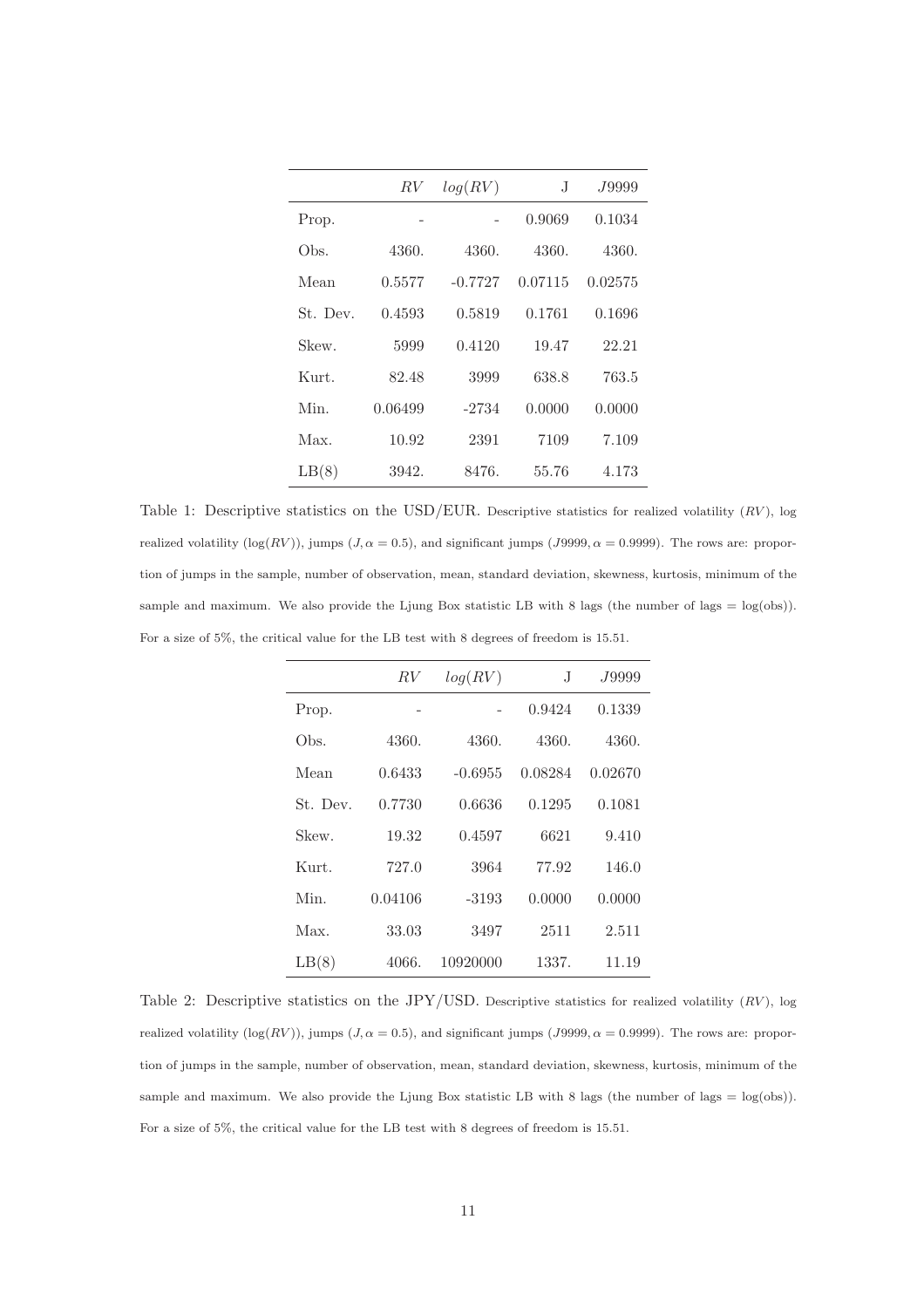able only after April 1991. As a result, we complement the official data set with days of perceived BoJ intervention. The perceived intervention days are those for which there was at least one report of intervention in financial newspapers (Wall Street Journal and Financial Times). While this might result in some misestimation of intervention, this procedure allows us to have similar samples of data for the two exchange rate markets and makes the comparison easier.

Table 3 reports the number of intervention days for the two FX markets. We distinguish between coordinated and unilateral interventions. Interventions are considered coordinated when both central banks intervened in the same market on the same day and in the same direction. Both theoretical and empirical rationales motivate such a distinction. Coordinated interventions are supposed to affect the market differently than unilateral operations, as the joint presence of the central banks sends a much more powerful signal to market participants. This conjecture is supported by empirical studies by Catte, Galli, and Rebecchini (1992) and Beine, Laurent, and Palm (2005) which show that the response of the exchange rate to interventions is much stronger for coordinated operations.

|            | $USD/EUR$ JPY/USD |     |
|------------|-------------------|-----|
| Coord.     | 111               | 115 |
| <b>FED</b> | 83                | 48  |
| Bundesbank | 97                |     |
| BoJ        |                   | 343 |

Table 3: Number of Official intervention days from January 2, 1987 to October 31, 2004. The Table reports the number of official intervention days for the Federal Reserve (FED), the Bundesbank and the Bank of Japan (BoJ). For the Bank of Japan, data before April 1, 1991 are interventions reported in the Wall Street Journal and/or the Financial Times.

## 4 Results

#### 4.1 Jumps and CBIs at the daily frequency

As a first step to analyze the impact of CBIs on the two components of realized volatility, one can look at how often statistically significant jumps occur on days of interventions. At this stage, we ignore the question of causality between exchange rate dynamics and interventions (Neely 2005b)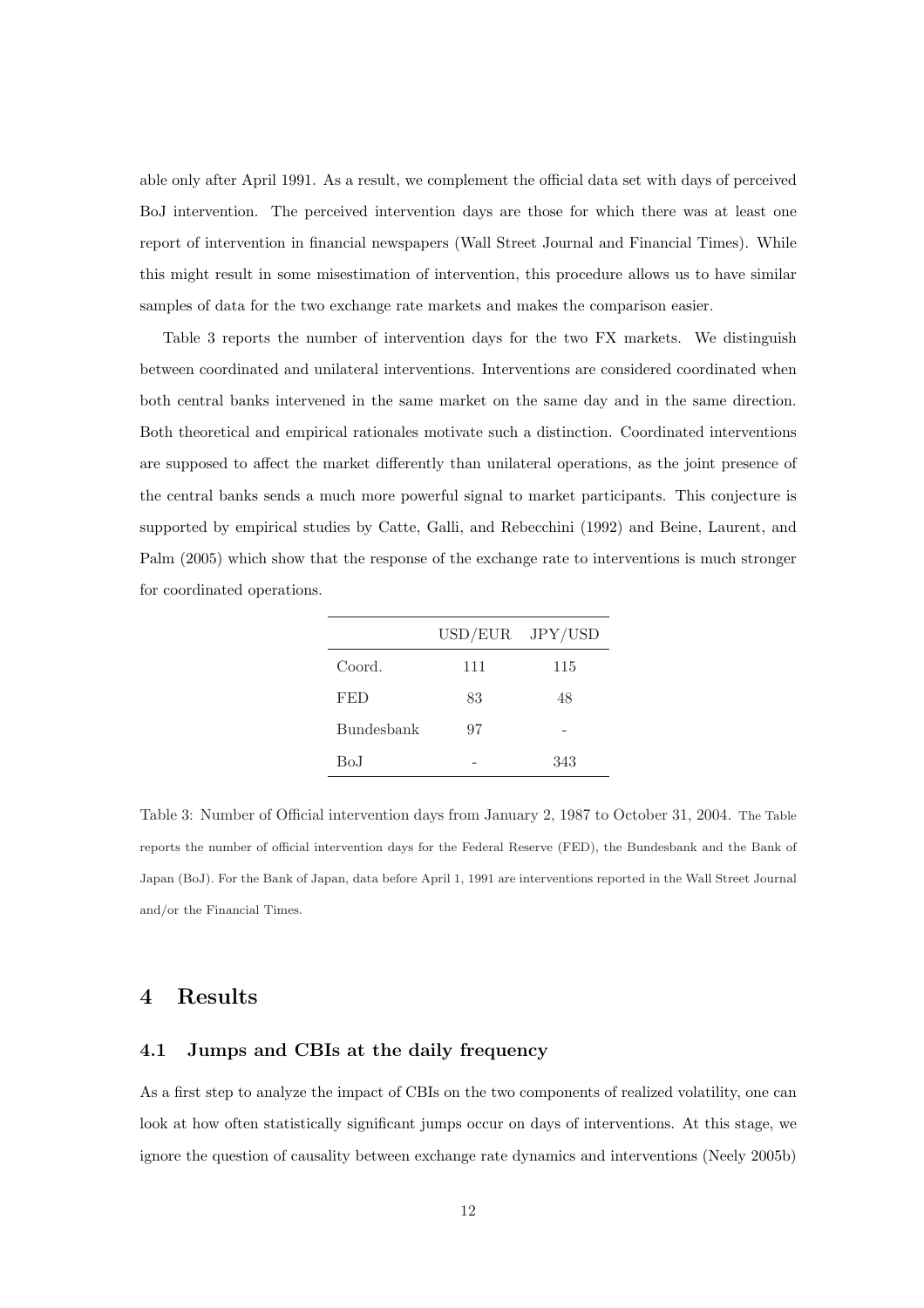and simply look at the proportion of intervention days for which jumps are detected. We will confront the issue of causality between jumps and interventions later on, through a closer inspection of the intra-daily patterns of these jumps.

Table 4 provides some descriptive statistics for the significant jump components extracted on the non-intervention days on the USD/EUR market (first panel) and JPY/USD market (second panel) and on the intervention days. The three parts of the table correspond respectively to days without CBIs (labeled 'No CBIs'), with a unilateral or coordinated intervention (labeled 'CBIs of any type') and finally days associated with a coordinated intervention of the two involved central banks (labeled 'Coordinated Interventions'). Each part of the table contains three columns corresponding to the significant jumps  $(J9999)$ , continuous volatility  $(CC9999)$  and significant jumps conditional on a jump day, or in other words non-zero jumps  $(J9999 > 0)$ . In each case, we chose  $\alpha = 0.9999$ .

Two main results emerge from these tables. First, one cannot reject that the likelihood of a jump is independent of intervention. This result holds both for all intervention days and for the days in which concerted operations took place. For instance, the proportion of days with significant jumps when a coordinated intervention was conducted by the Fed and the Bundesbank (or the ECB) on the USD/EUR market is slightly lower (0.094) than the one observed on the non-intervention days (0.104). This suggests that if interventions affect exchange rate volatility, they are not associated with an abnormal probability of jumps. Second, while the proportion of jumps on the intervention days is not significantly higher, jumps are bigger when there is an intervention. This is obviously the case for the USD/EUR. The ratios of the size of jumps between intervention days and non-intervention days are 2.52 and 4.92, for all types of operations and concerted interventions, respectively. Therefore, while one cannot obviously claim that interventions systematically create jumps on exchange rates, a subset of these interventions is associated with large discontinuities in exchange rates. Because the evidence that coordinated intervention is associated with unusually large jumps is stronger than that for unilateral operations, the subsequent analysis will focus on such concerted operations.

#### 4.2 Jumps and CBIs: some further causality analysis

The previous results suggest that several jumps occurred, on average, on the day of a coordinated intervention.

Table 4 identifies 10 and 14 coordinated interventions days for which at least one significant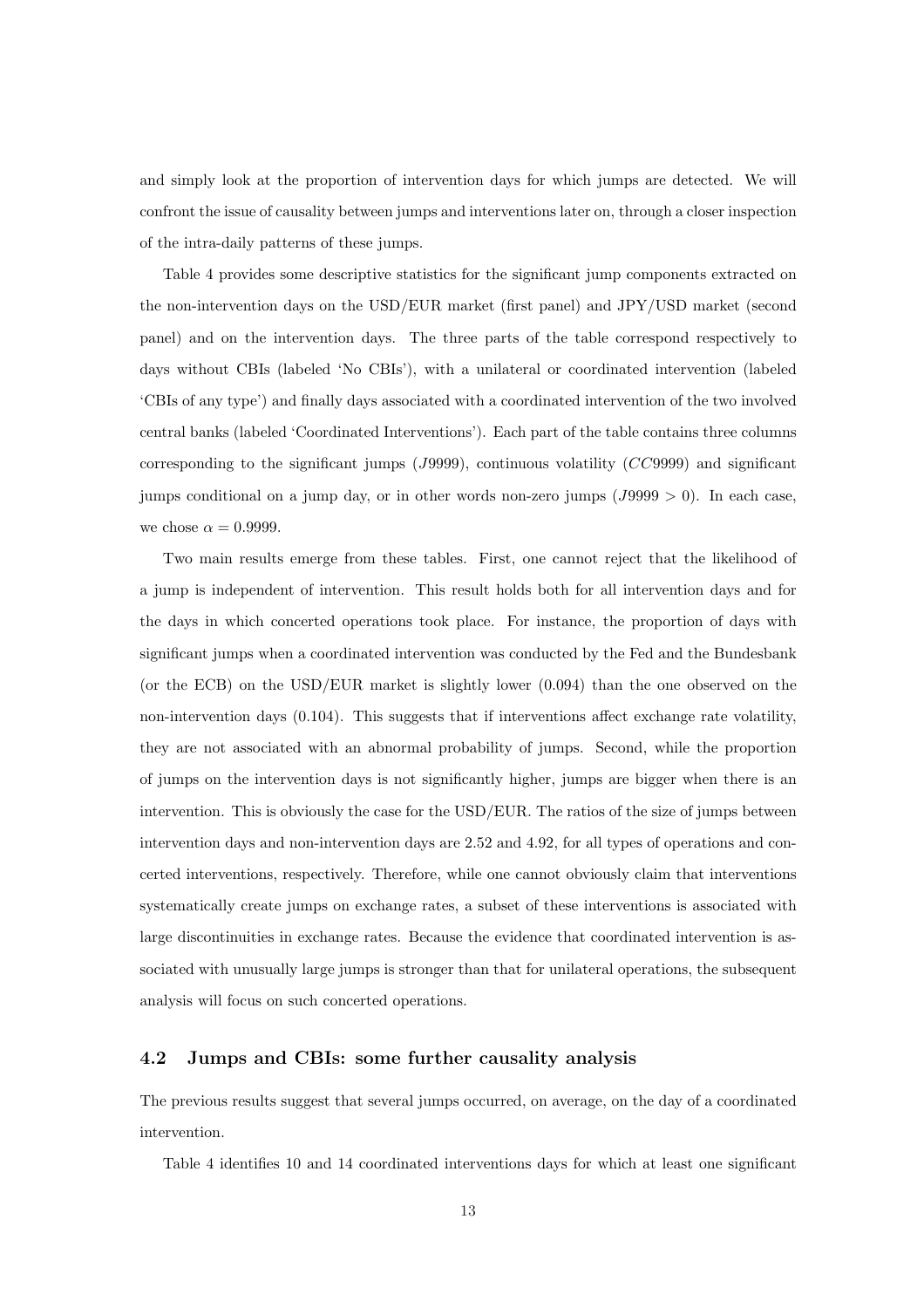|          |           | No CBIs     |             |         | CBIs of any type |                      |              | Coordinated Interventions |                    |
|----------|-----------|-------------|-------------|---------|------------------|----------------------|--------------|---------------------------|--------------------|
|          | J9999     | CC9999      | J9999 > 0   | J9999   | CC9999           | $\circ$<br>$J9999$ > | <b>J9999</b> | CC9999                    | $\circ$<br>J9999 > |
| USD/EUR  |           |             |             |         |                  |                      |              |                           |                    |
| Prop.    | 0.1041    | $\mathsf I$ | $\mathsf I$ | 0.09328 |                  | $\mathsf I$          | 0.09434      |                           |                    |
| Obs.     | 4092.     | 4092.       | 426.0       | 268.0   | 268.0            | 25.00                | 106.0        | 106.0                     | $10.00$            |
| Mean     | 0.02390   | 0.5215      | 0.2295      | 0.05399 | 0.6906           | 0.5787               | 0.1066       | 0.8487                    | 1.130              |
| St. Dev. | 0.1308    | 0.3728      | 0.3421      | 0.4540  | 0.6541           | 1.380                | 0.7096       | 0.6870                    | 2.045              |
| Skew.    | 12.15     | 3.708       | 4.501       | 14.23   | 3.365            | 4.233                | 9.185        | 2.669                     | 2.444              |
| Kurt.    | $191.6\,$ | 26.85       | 26.17       | 218.4   | 18.15            | 20.06                | 89.73        | 11.29                     | 7.338              |
| Min.     | 0.0000    | 0.06499     | 0.01821     | 0.0000  | 0.08092          | 0.02400              | 0.0000       | 0.1227                    | 0.06627            |
| Max.     | 2.791     | 5.141       | 2.791       | 7.109   | 5.271            | 7.109                | 7.109        | 3.964                     | 7.109              |
| JPY/USD  |           |             |             |         |                  |                      |              |                           |                    |
| Prop.    | 0.1319    | $\mathbf I$ | I           | 0.1502  | J.               | f,                   | 0.1228       | $\mathsf I$               |                    |
| Obs.     | 3874.     | 3874.       | 511.0       | 486.0   | 486.0            | 73.00                | 114.0        | 114.0                     | 14.00              |
| Mean     | 0.02503   | 0.5938      | 0.1898      | 0.04000 | 7887.0           | 0.2663               | 0.03270      | 0.9041                    | 0.2662             |
| St. Dev. | 0.1046    | 0.7364      | 0.2272      | 0.1320  | 0.8446           | 0.2359               | 0.1040       | 0.8282                    | 0.1610             |
| Skew.    | $10.45\,$ | 23.89       | 5.174       | 4.809   | 4.320            | 1.870                | 3.564        | 2.895                     | 0.4806             |
| Kurt.    | 177.5     | 986.9       | 41.92       | 31.31   | 31.29            | 6.858                | 15.96        | 13.86                     | 2.792              |
| Nin.     | 0.0000    | 0.04106     | 0.01962     | 0.0000  | 0.05862          | 0.03101              | 0.0000       | 0.1198                    | 0.04015            |
| Max.     | 2.511     | 33.03       | 2.511       | 1.176   | 9.164            | 1.176                | 0.6315       | 5.621                     | 0.6315             |
|          |           |             |             |         |                  |                      |              |                           |                    |

Table 4: Descriptive statistics for significant jumps  $(\alpha = 0.9999)$  and the corresponding continuous component of RV as described in Equation (15). The three parts of the table correspond respectively to days without CBIs, with a unilateral or coordinated intervention and finally days associated with a coordinated intervention of both central banks. Note that the third column of each part contains descriptive statistics for significant jumps conditional on a jump day, i.e. the statistics are computed over non-zero jumps. The first Panel of the table corresponds to the USD/EUR market and the second to the JPY/USD. The rows are: proportion of jumps in the sample, observations,  $\alpha = 0.9999$ ) and the corresponding continuous component of RV as described in Equation (15). The three parts of the table correspond respectively to days without CBIs, with a unilateral or coordinated intervention and finally days associated with a coordinated intervention of both central banks. Note that the third column of each part contains descriptive statistics for significant jumps conditional on a jump day, i.e. the statistics are computed over non-zero jumps. The first Panel of the table corresponds to the USD/EUR market and the second to the JPY/USD. The rows are: proportion of jumps in the sample, observations, mean, standard deviation, skewness, kurtosis, minimum of the sample and maximum. mean, standard deviation, skewness, kurtosis, minimum of the sample and maximum. Table 4: Descriptive statistics for significant jumps (c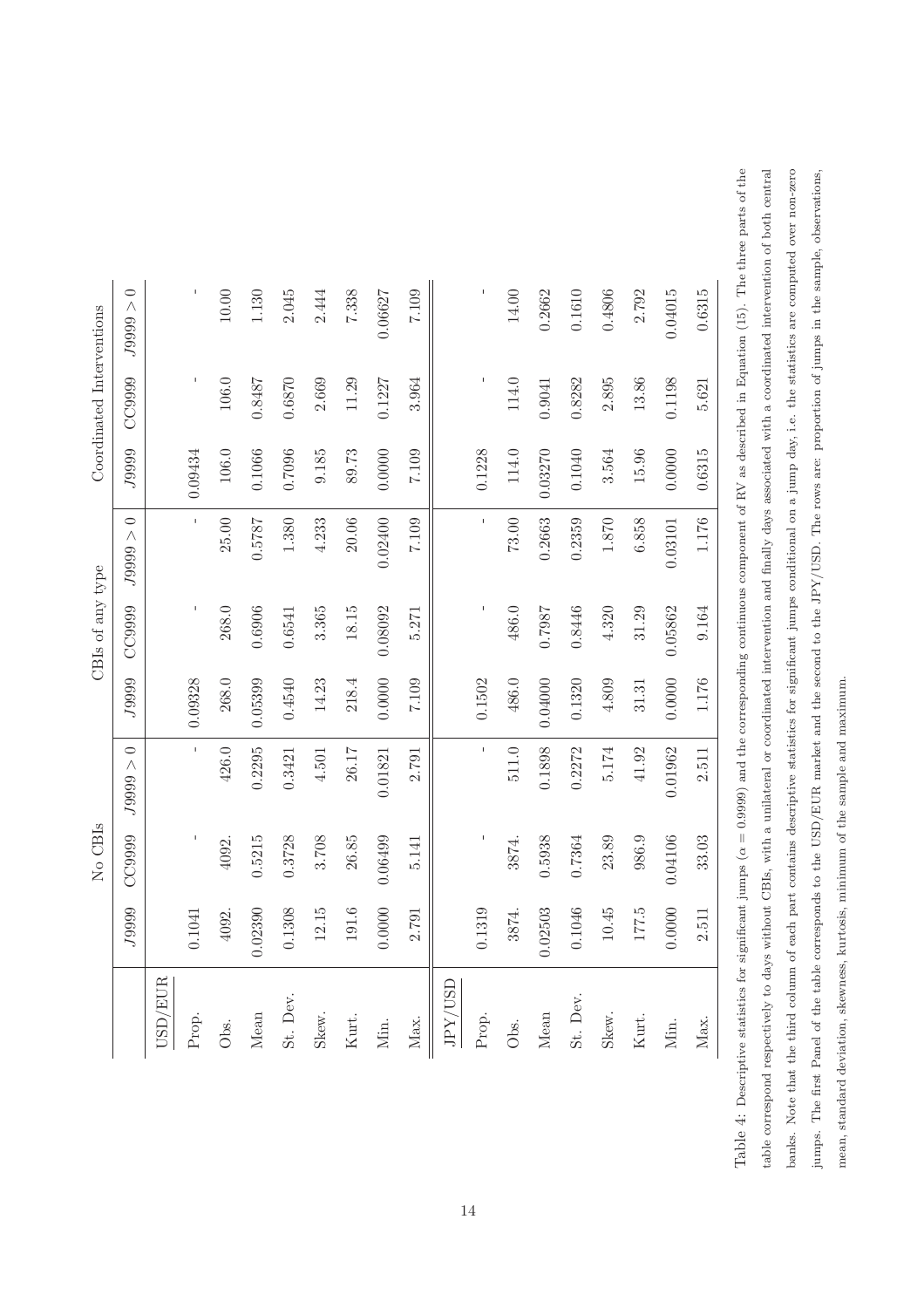jump was detected at the 0.01% level in the USD/EUR and the JPY/USD markets, respectively. Such preliminary evidence does not imply that those interventions created the jumps in the FX markets, however, for two reasons.

The first reason is related to reverse causality. As emphasized by recent contributions in the literature (Kearns and Rigobon 2004, Neely 2005a, Neely 2005b), interventions are not conducted in a random way and tend to react rather to exchange rate developments. This implies that statistical analysis of interventions should devote special attention to determining the direction of causality. As pointed out by Neely (2005b), this is particularly important to account for when conducting the investigation at the daily frequency.

The second reason why causal links between interventions and jumps might be spurious is the presence of macroeconomic announcements. These macro announcements are known to create jumps in the FX markets (Andersen, Bollerslev, Diebold, and Vega 2003). Therefore, it is important to check for the presence of such announcements on the investigated intervention days.

#### Jumps and CBIs: intra-daily investigation

One way to investigate the direction of the causality between jumps and interventions is to look at the intra-daily patterns of these events.

Unfortunately, one cannot obtain the precise times of intervention because such times were not recorded by the trading desks of most major central banks. Auxiliary information permits this unavailability to be overcome. One could use the timing of newswire reports of those operations, as proposed by Dominguez (2004) for Fed interventions. While potentially useful, this approach presents drawback in that it is unclear whether the timing of the reports is consistent with that of the actual operations. Using real-time data of the interventions of the Swiss National Bank, Fischer (2005) shows that significant discrepancies in terms of timings emerge between Reuters reports of the interventions and the actual operations of the Swiss monetary authorities. Some of these differences are expressed in hours rather than in minutes.

An alternative approach to the use of newswire reports is to start from the stylized fact that most of the central banks tend to operate within the predominant business hours of their countries (Neely 2000). An investigation of the empirical distributions of the reported timings of the Fed, the Bundesbank and the BoJ interventions corroborates this stylized fact (Dominguez 2004). Furthermore, European and U.S. monetary authorities reportedly tend to intervene in concert during the overlap of European and U.S. markets to maximize the signalling content of these operations.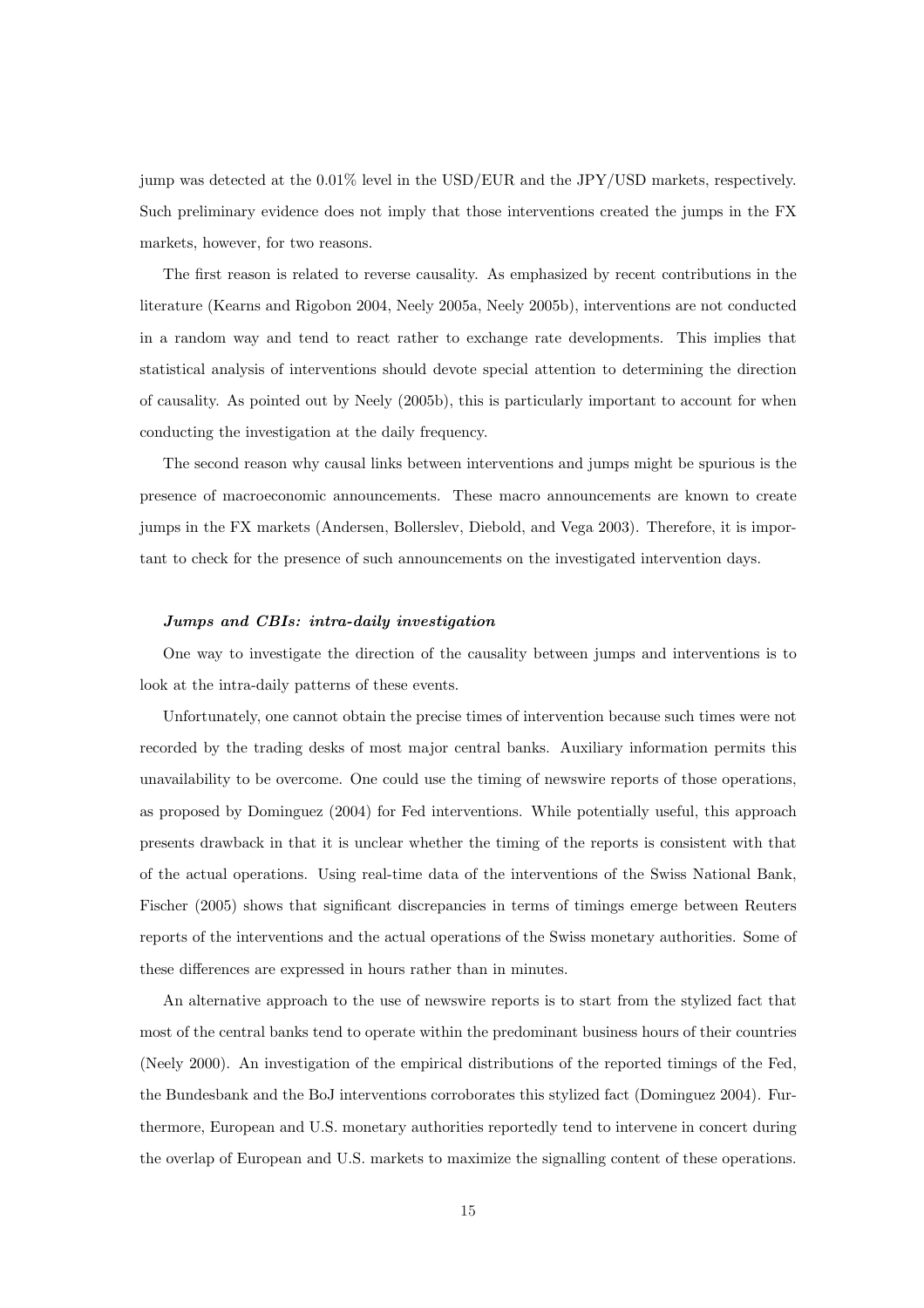This stylized fact is supported by the timing of Reuters news collected over the 1989-1995 period.<sup>8</sup> Although the timing of the Reuters reports should be treated cautiously, most coordinated intervention headlines fall within the overlap of the markets, suggesting that the assumption that coordinated interventions occur in the afternoon European time is reasonable. This means that, at least for the USD/EUR market, the timing of these jumps can be compared to this time range. Jumps occurring before the overlap period probably cannot be ascribed to coordinated interventions. Instead, such jumps might motivate intervention. But, intervention might well cause the discontinuities observed during the overlap.

#### Intra-daily timing of jumps

We first assume that coordinated interventions occur during the trading overlap of financial markets in Europe and the United States. To get a precise time for the jumps, we find the maximum intra-daily absolute exchange rate return. For both exchange rates (USD/EUR and JPY/USD), we focus on days on which there was both intervention and a discontinuity in the exchange rate. Panel 1 of Figure 5 reports the distribution of the time interval with the highest intra-daily return for all the intervention days (coordinated or unilateral interventions) in the USD/EUR, while Panel 2 gives the same information but only for days of coordination interventions.

Panel 2 of Figure 5 shows that for 7 out of 10 events, the maximum intra-daily exchange rate return falls within the short overlap period of U.S. and European markets. Therefore, for those 7 coordinated intervention episodes, coordinated operations might have created the jumps. Of course, other events, like macro announcements, also might have created the discontinuities. Panel 1 of Figure 5, however, also includes days of unilateral interventions. In the case of unilateral operations, the central banks can intervene over the full course of the day because there is no need to coordinate. Interestingly, the discontinuities were much more dispersed on the days of unilateral intervention. This pattern, that jumps are more concentrated on days of coordinated interventions, is consistent with the idea that intervention is related to the jumps.

The same investigation might also be conducted for the interventions days on the JPY/USD market. The lack of overlap between U.S. and Japanese markets leaves the likely timing of coordinated intervention ambiguous, however. Nevertheless, for the sake of completeness, we provide

<sup>8</sup>Olsen and Associates provided Reuters headlines for the days of G-3 intervention from 1989 to 1995. Dominguez (2002) previously used these data for intraday analysis.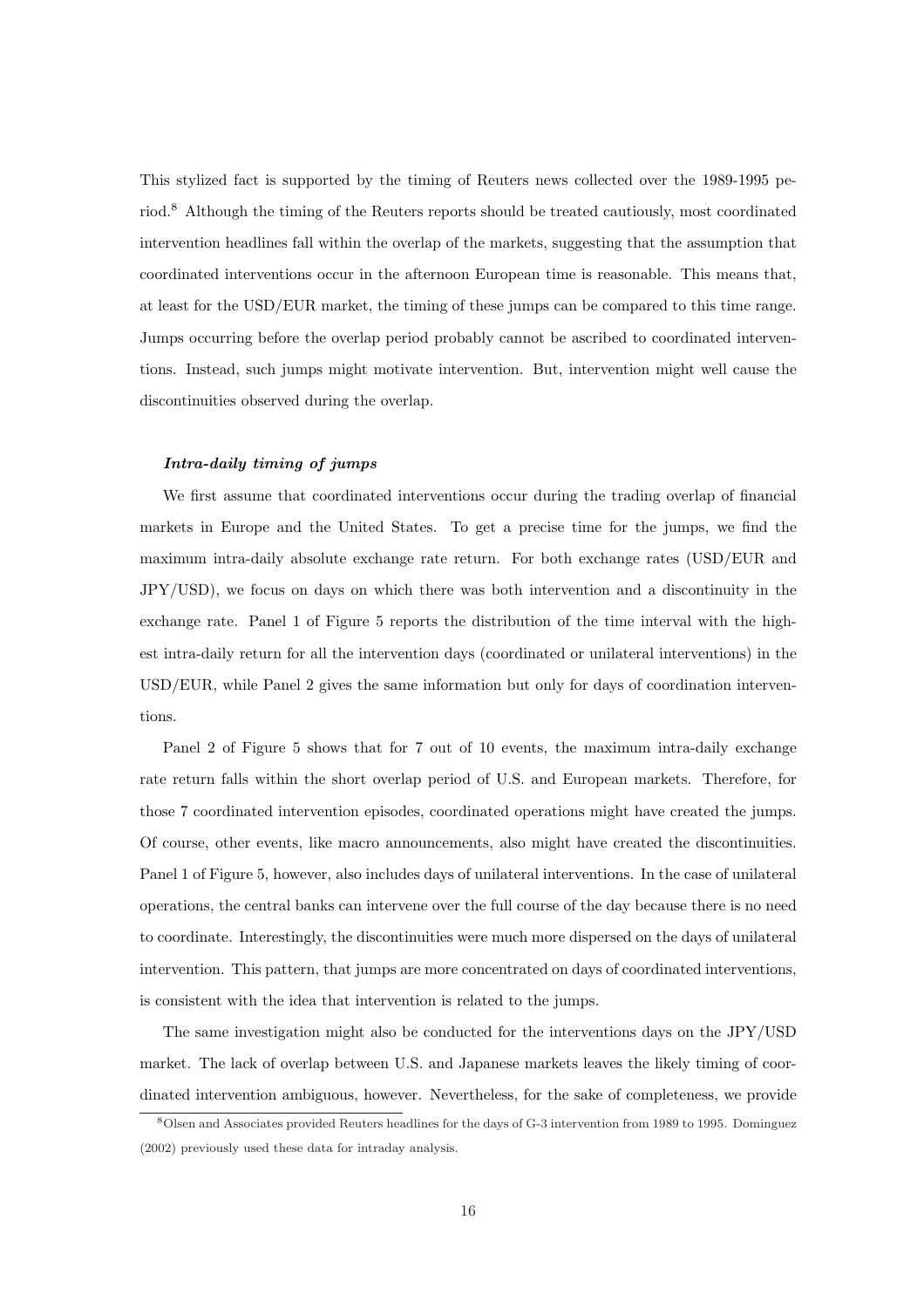

Figure 5: USD/EUR - Fed and BB intervention days (Panel 1: coordinated or unilateral. Panel 2: coordinated) where a jump occurred. Count of daily maximum intra-day returns per intra-day periods. The graph shows, for each intra-day period, how many days have their maximum intra-day return at the intra-day interval in question.

the corresponding figures for the all-type intervention days as well as the days of coordinated interventions (see Figure 6).

The previous informal timing evidence can be complemented by a more robust statistical analysis of the intra-daily pattern of the exchange rate returns. The previous analysis neglects the fact that more than one jump can occur on a particular day. For instance, a second jump on the USD/EUR might occur during the overlap period, restoring the possibility that coordinated operations between the Fed and Bundesbank create this jump. Therefore, it is possible that the previous conclusion regarding the causality link for a couple of interventions is misleading.

Tables 5 and 6 provide additional information with respect to the 10 CBI days where a jump occurred on the USD/EUR market, and the equivalent 14 days for the JPY/USD. For each date, we report the number of jumps we identify using the following procedure. If a day is found to contain one or more significant jumps, we neutralize the highest intra-day return (i.e. we fix it to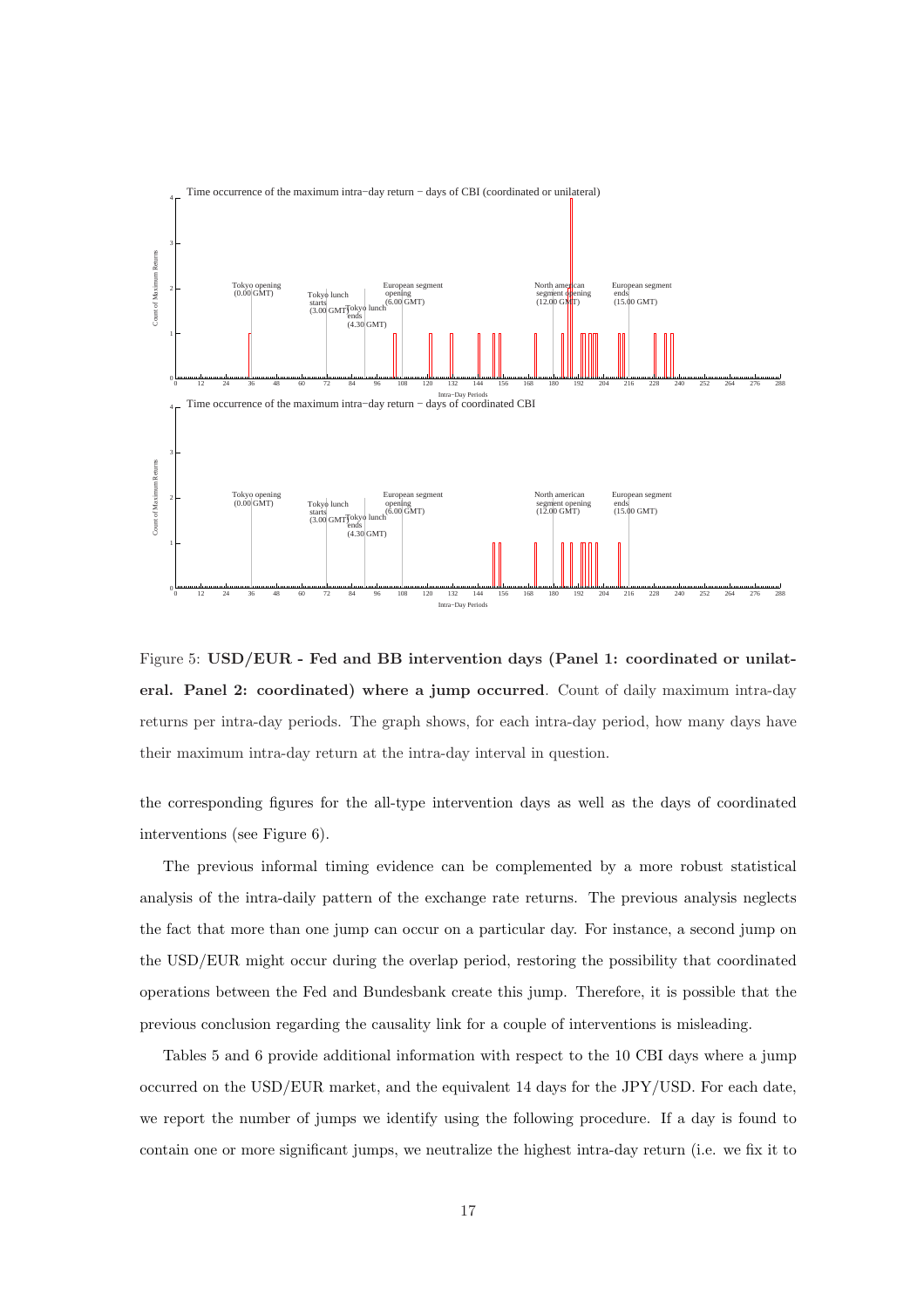

Figure 6: JPY/USD - Fed and BoJ intervention days (Panel 1: coordinated or unilateral. Panel 2: coordinated) where a jump occurred). Count of daily maximum intra-day returns per intra-day periods. The graph shows, for each intra-day period, how many days have their maximum intra-day return at the intra-day interval in question.

zero) and re-estimate RV and BV. We then check whether we still observe a statistically significant jump quantity. If it is the case, we reiterate the procedure all over again: we set the second highest intra-day return to zero, re-estimate the jump and so on. We do so until the BV method fails to reject the null of no jumps. This allows us to identify which discontinuities contributed to make  $\sum \kappa^2$  a statistically significant quantity.<sup>9</sup> Tables 5 and 6 provide the number of significant jumps, the timing of the three highest intra-daily returns, the magnitude of  $\sum \kappa^2$  and its ranking in the global unconditional sample.

Table 5 suggests that two of the three intervention days, for which the highest intra-daily return occurred before the overlap period, had more than one significant jump. For these two

<sup>9</sup>We must admit that our procedure to count the number of significant jumps in the day is ad hoc and unlikely to be fully rigorous. Monte Carlo simulations with a jump-diffusion GARCH model imply, however, that our method is fairly accurate with fewer than 10 jumps (discontinuities) per day. Therefore we believe it provides useful information that would otherwise be unavailable with bipower variation.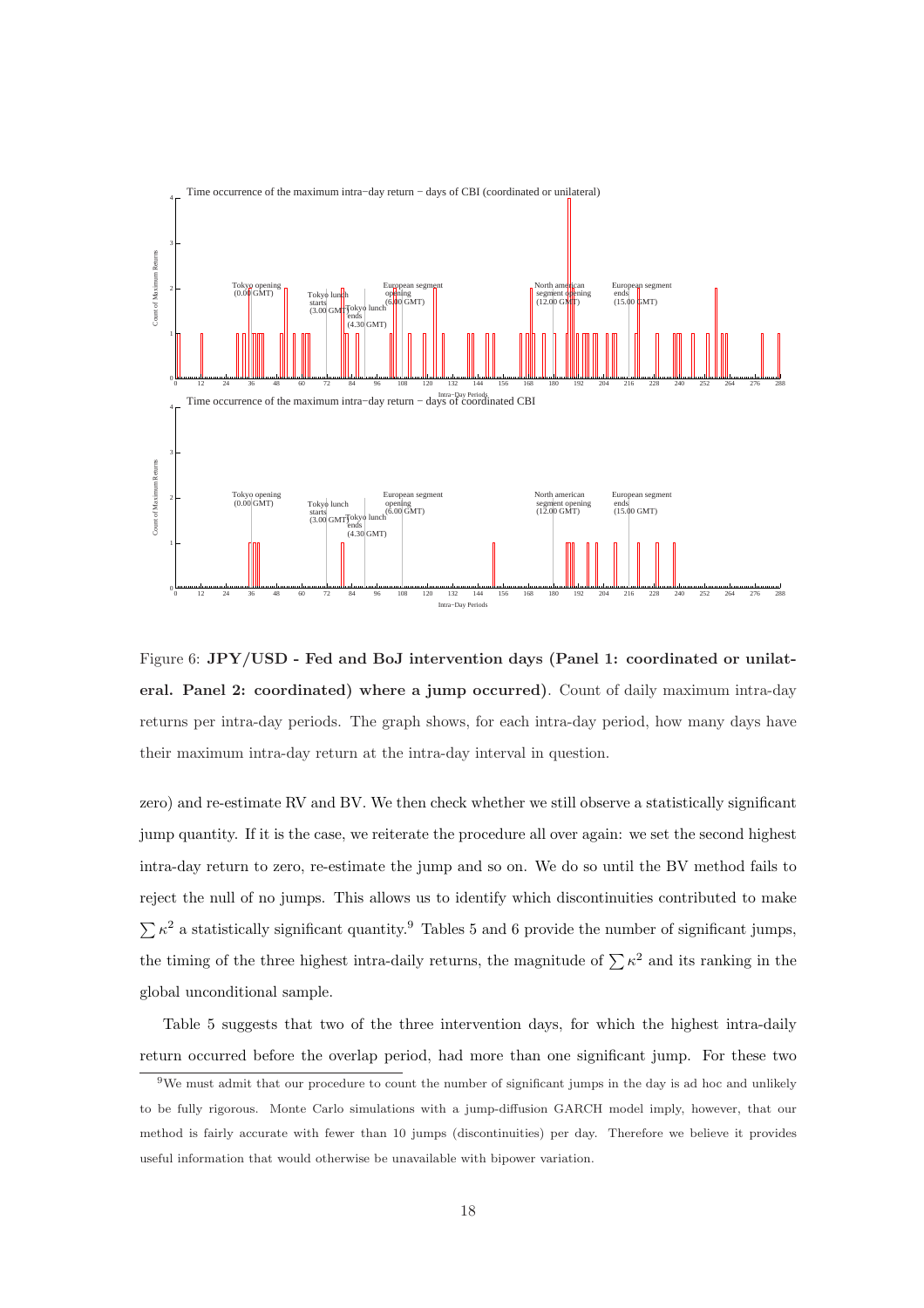| Date       | $\#$ jumps     | Max $\#1$ time | Max $#2$ time            | Max $#3$ time | $\sum_{\kappa}^2$ | Global rank  |
|------------|----------------|----------------|--------------------------|---------------|-------------------|--------------|
| 1987-12-10 | $\mathbf{1}$   | 13.40          |                          |               | 1.753219          | 8            |
| 1988-04-14 | $\overline{2}$ | 12.40          | 12.45                    |               | 0.585892          | 31           |
| 1988-09-26 | 1              | 13.10          | $\overline{\phantom{a}}$ |               | 0.066267          | 383          |
| 1989-02-03 | 1              | 14.35          |                          |               | 0.394049          | 59           |
| 1989-10-05 | 1              | 13.05          |                          |               | 0.330991          | 70           |
| 1991-02-12 | 10             | 9.50           | 15.40                    | 8.45          | 0.083371          | 340          |
| 1991-03-11 | $\mathbf{1}$   | 9.35           |                          |               | 0.218730          | 122          |
| 1992-08-11 | 1              | 12.20          |                          |               | 0.299545          | 77           |
| 1992-08-21 | 1              | 13.25          |                          |               | 0.460832          | 46           |
| 2000-09-22 | $\overline{2}$ | 11.15          | 12.05                    |               | 7.108620          | $\mathbf{1}$ |

Table 5: USD/EUR - 10 days where a coordinated intervention occurred and a discontinuity  $(\sum \kappa^2)$  is detected. For each date, we provide the number of jumps (# jumps), the time at which the three greatest intra-day returns occurred, the magnitude of the detected jump  $(\sum \kappa^2)$  and its rank in the global jump ranking (in the unconditional sample).

days (February 12, 1991 and September 22, 2000), coordinated interventions during overlap period might have created the second jump, which occurred during the overlap period. For only one of the 10 days of coordinated interventions (March 11, 1991), there was no significant jump during the overlap, which suggests that coordinated intervention was less likely to produce the jump.

The assumption that coordinated interventions take place only during the overlap is supported by only tenuous evidence. Coordinated interventions might occur before or after the overlap period, suggesting that some other type of information should be used. One possibility is to use the timing of the Reuters reports of interventions for the 10 days for which jumps and interventions were detected on the USD/EUR market. Nevertheless, the timing of these news reports is available only between 1989 and 1995. Before 1989, we infer timing of intervention from the level of exchange rate at which the reported intervention took place, obtained from news reports. Since it is likely that over the full course of the trading day this exchange rate level will be crossed several times, there are several possible timings for this report. We also must disregard the days for which multiple jumps were detected, such as December 12, 1992. All in all, we scrutinize 4 occurrences to infer the nature of the causal relationship between jumps and interventions.

Table 7 reports the date, the timing of the first jump and the timing of the Reuters news for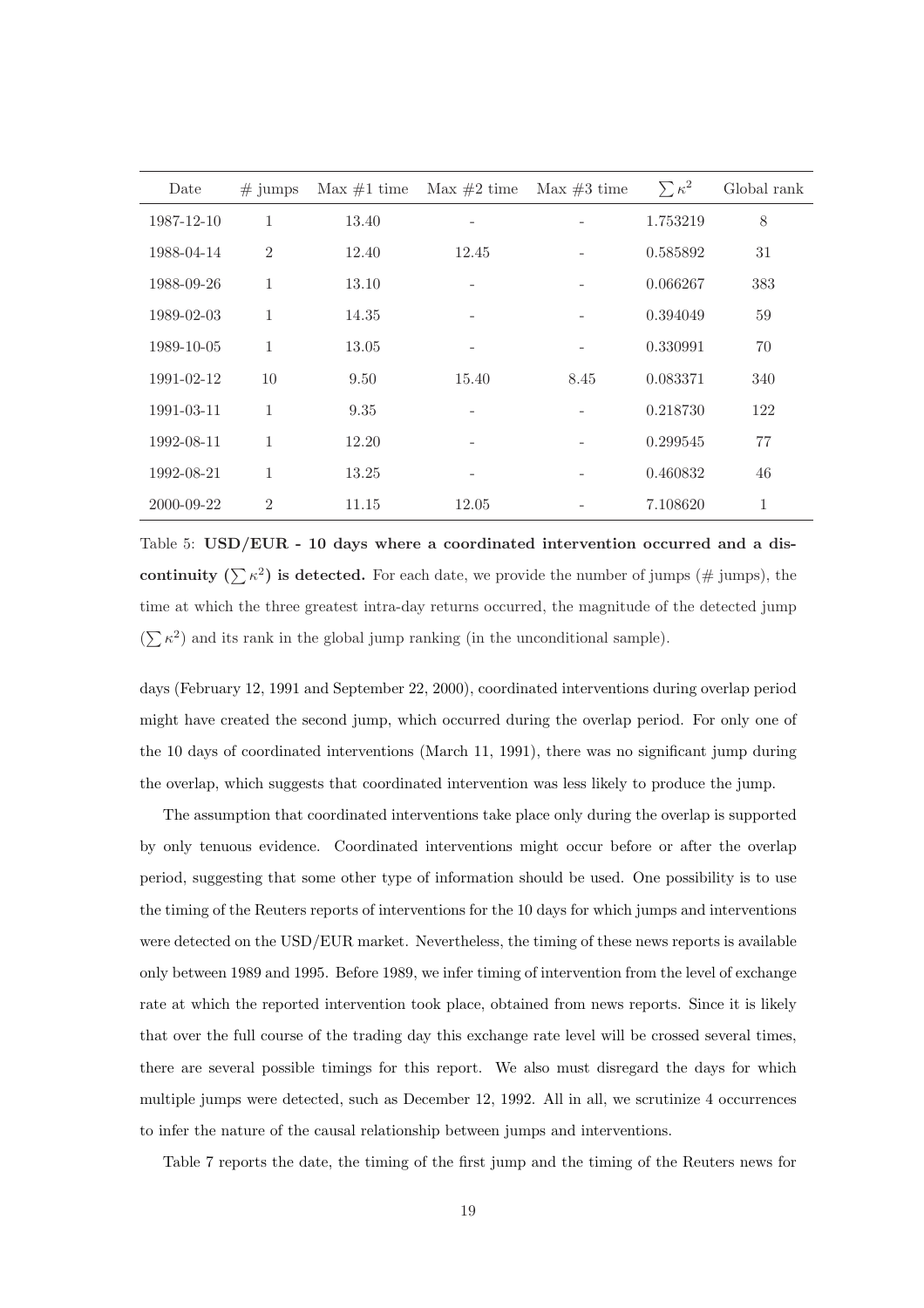| Date       | $\#$ jumps     | Max $\#1$ time | Max $#2$ time            | Max $#3$ time            | $\sum \kappa^2$ | Global rank |
|------------|----------------|----------------|--------------------------|--------------------------|-----------------|-------------|
| 1987-04-10 | $\overline{2}$ | 12.35          | 0.10                     |                          | 0.310725        | 102         |
| 1987-04-24 | $1\,$          | $3.35\,$       | $\overline{\phantom{0}}$ | $\overline{\phantom{a}}$ | 0.312094        | 101         |
| 1987-11-30 | $\mathbf{1}$   | 0.05           |                          |                          | 0.086187        | 421         |
| 1988-04-14 | $\mathbf{1}$   | 12.45          |                          |                          | 0.424126        | 51          |
| 1988-10-31 | 3              | 14.25          | 8.00                     | 16.20                    | 0.122487        | 316         |
| 1989-09-29 | $\mathbf{1}$   | 0.15           |                          | $\overline{\phantom{0}}$ | 0.236308        | 140         |
| 1989-10-05 | $1\,$          | 13.20          |                          |                          | 0.337824        | 85          |
| 1989-11-20 | $\mathbf{1}$   | 16.45          |                          |                          | 0.040149        | 553         |
| 1990-01-18 | $1\,$          | 13.40          |                          |                          | 0.043575        | 544         |
| 1992-02-18 | $\bf 5$        | 9.35           | 8.10                     | 0.40                     | 0.196976        | 181         |
| 1994-05-04 | $\mathbf{1}$   | 12.30          |                          |                          | 0.283198        | 114         |
| 1994-11-02 | $\mathbf{1}$   | 16.05          |                          | $\qquad \qquad -$        | 0.454362        | 42          |
| 1995-04-03 | $\mathbf{1}$   | 23.55          |                          |                          | 0.631489        | 23          |
| 1995-07-07 | 11             | 15.20          | 12.50                    | 13.40                    | 0.247987        | 132         |

Table 6: JPY/USD - 14 days where a coordinated intervention occurred and a jump  $(\sum \kappa^2)$  is detected. For each date, we provide the number of jumps (# jumps), the time at which the three greatest intra-day returns occurred, the magnitude of the detected jump  $(\sum \kappa^2)$ and its rank in the global jump ranking (in the unconditional sample).

| Date       |       | Timing of first jump Timing of first report |
|------------|-------|---------------------------------------------|
| 1989-10-05 | 13.05 | 12.10                                       |
| 1991-03-11 | 9.35  | 9.45                                        |
| 1992-08-11 | 12.20 | 12.23                                       |
| 1992-08-21 | 13.25 | 13.34                                       |

Table 7: Dollar/Euro - 4 days where a coordinated intervention occurred and one discontinuity  $(\sum \kappa^2)$  is detected. For each date, we provide the date, the timing of the first jump and the timing of the Reuters news.

these 4 days. For one day, the report of intervention precedes the jump, suggesting that intervention did not react to this jump. For the three other days, the first report of intervention occurs shortly after (within 10 minutes of) the jump. The fact that the reports of intervention follow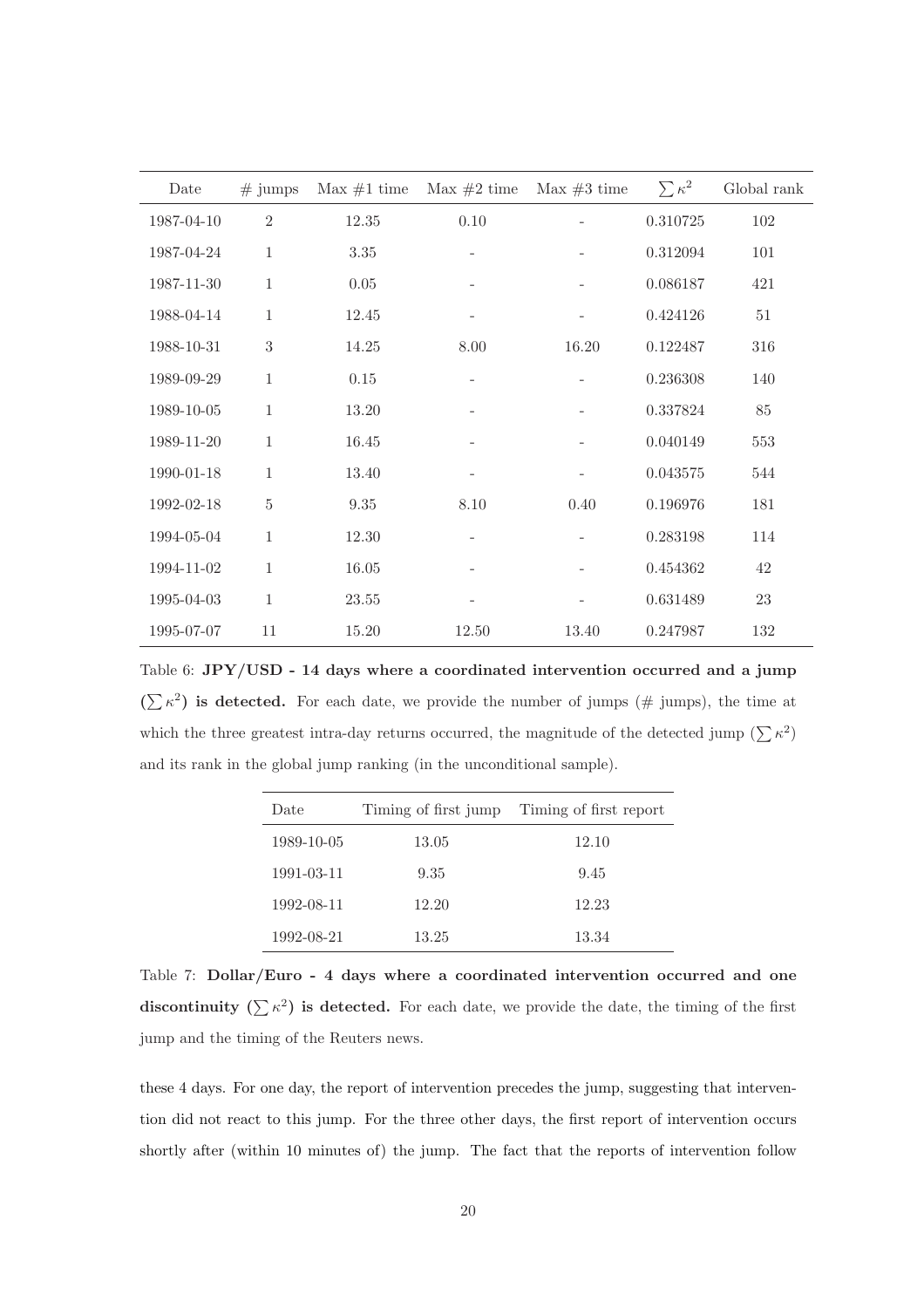the maximal return so very closely indicates that the intervention is likely to have preceded the jump and caused it, rather than the other way around. We believe that the timing evidence is consistent with intervention preceding/causing jumps because CBs need time to detect the jump, to react and to implement the currency orders. It is difficult to imagine that a CB is able to react in less than 3 minutes to the occurrence of jumps. Further, there is a lag between intervention and the time it is reported on the newswire, as documented by Fischer (2005). We believe that the most plausible interpretation is that intervention preceded and caused the jumps, but was reported after. We find it somewhat less plausible, but possible, that intervention created jumps that were used by traders to detect intervention (and to report the CB's presence in the market). This story is supported by some evidence provided by Gnabo, Laurent, and Lecourt (2006) for the yen/dollar market. While it is again difficult to formally check this sequence of events with the current dataset, the evidence provided here tends to refute a causal relationship running from jumps to interventions. Of course, given the very small sample, further investigation should be conducted to examine the possibility of reverse causation, i.e. interventions creating jumps.

#### Jump sign and intervention direction

This section has shown a relation between jump size and coordinated intervention. Days of intervention tend to have unusually large jumps (see Table 4) and jumps tend to occur disproportionately during the same hours that U.S. and Buba intervention is said to take place (See Figure 5). The direction of causality, if any, remains diputable, however. It is possible that intervention either reacts to jumps or that intervention causes jumps.

We have one final procedure to attempt to determine the likely direction of causality. We can examine the direction of the interventions and jumps to see if one can informally infer the direction of causality. If purchases of USD are associated with a jump decline in the value of the USD, that would imply that the central bank reacted to the jump by leaning against the wind. The alternative inference-that intervention creates a very sharp perverse movement in the exchange rate-is very implausible. On the other hand, if purchases of USD are associated with a jump upward in the value of the USD, that would tend to imply that the intervention caused the jump in the exchange rate. Although one cannot categorically rule out the possibility the central banks lean with the jumps, it seems much less likely.

What does the direction of intervention/jumps tell us about causality? Table 8 shows the dates of jumps and coordinated interventions for the USD/EUR (top panel) and the JPY/USD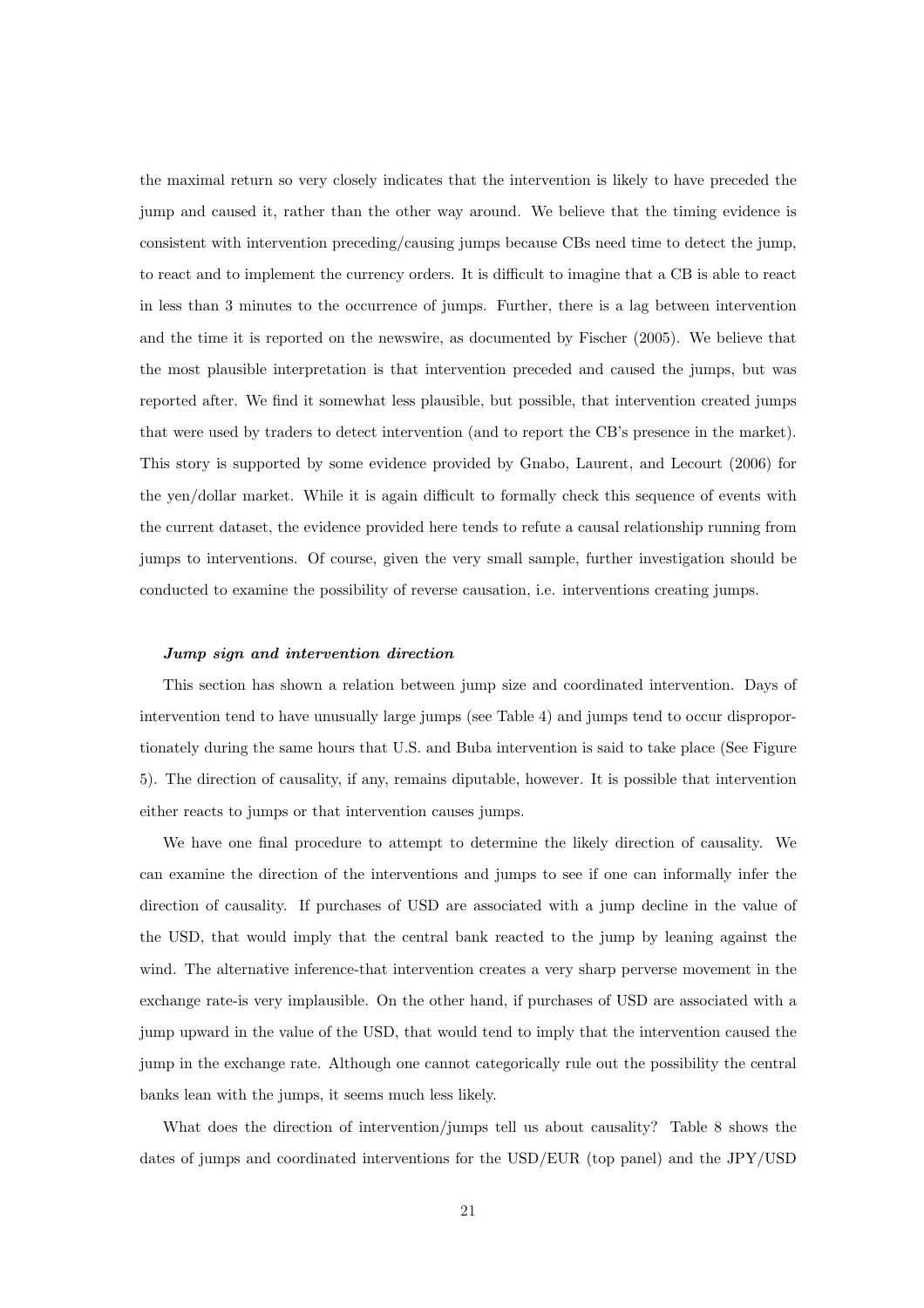(bottom panel). The columns of the table show the date, the maximal intraday returns and the sign of the intervention (buy or sell USD). For 8 of the 10 observations of the USD/EUR, the data are consistent with intervention causing the jumps. That is, in 8 of the 10 cases, a buy (sale) of USD through intervention was associated with a negative (positive) maximal intraday return in USD/EUR. The two days which do not fit this pattern occurred during the "Louvre period," during which the major aim of central banks was to smooth volatility, so they were likely to react strongly to jumps. Similarly, for the JPY/USD, in 12 of 14 cases, a buy (sale) of USD was associated with a positive (negative) return to the JPY/USD.  $^{10}$  Therefore we conclude that an examination of the direction of intervention and jumps is consistent with interventions normally causing jumps, rather than the other way around.

#### Macro news announcements

Several empirical studies have documented that macroeconomic announcements can generate jumps in the exchange rates (Andersen, Bollerslev, Diebold, and Vega 2003, Barndorff-Nielsen and Shephard 2006). These scheduled announcements can induce large swings in the value of the currencies, especially when the announced value deviates from the market's expectation. Therefore, it is important to control for the occurrence of macroeconomic news to isolate the subset of the jumps that could be attributed to CBIs.

Table 9 lists the major types of macroeconomic announcements that can be considered as 'control variables' in our analysis. The table provides details about the days on which the news is released, the units of measurement and the available sample.

Using the data about these macro announcements, we can focus on the days of coordinated interventions. In particular, we can identify on which days major macroeconomic announcements occurred. While it might be difficult to identify which type of news tends to impact the behavior of FX traders and the value of the exchange rates, we can pay some particular attention to news concerning the trade balance as well as the U.S. exports and imports.

Table 10 identifies which macro announcement occurred on days of coordinated interventions where a jump was detected. We provide the rank of the surprise in the ranking of surprises in absolute value and , in parenthesis, the magnitude of surprises (in standard deviation). It shows that half of the intervention days for which we found jumps on the JPY/USD were also days on

 $10$ Note that the exchange rates are quoted differently, so a rise in the USD/EUR means a depreciation of the USD but a rise in the JPY/USD means an appreciation of the USD.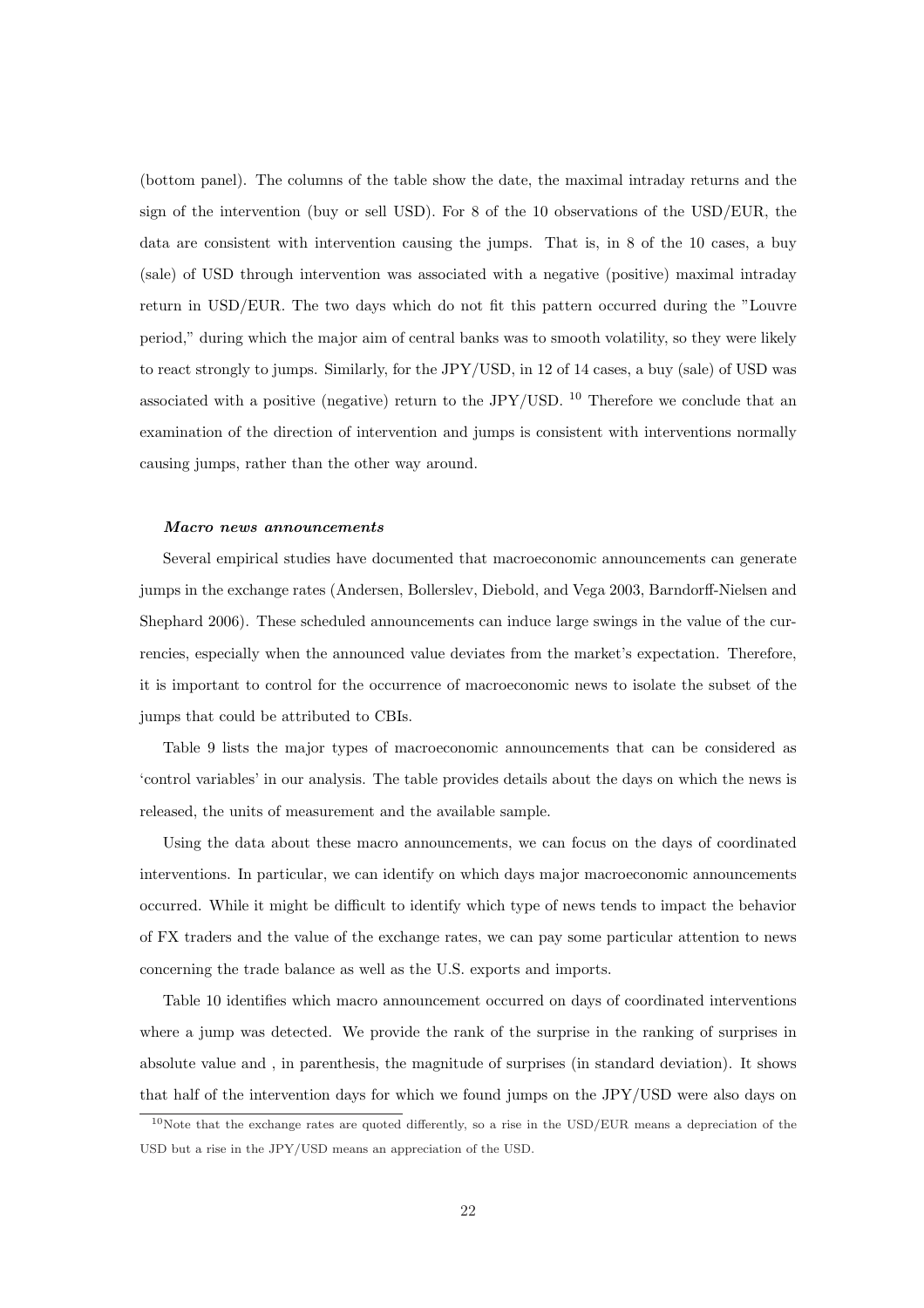Table 8: For dates of jump and coordinated interventions on the USD/EUR (upper panel) and JPY/USD (lower panel) markets, we match the magnitude of jump returns with the direction of interventions (buy or sell USD). Note that a rise in the USD/EUR means a depreciation of the dollar and a rise in the JPY/USD means an appreciation of the dollar.

| Date       | $Max_11$    | Max n2      | Max n <sub>3</sub> | Intervention sign |
|------------|-------------|-------------|--------------------|-------------------|
| USD/EUR    |             |             |                    |                   |
| 1987-12-10 | 1.392788    |             |                    | buy               |
| 1988-04-14 | 0.646169    | 0.642020    |                    | buy               |
| 1988-09-26 | 0.178459    |             |                    | sell              |
| 1989-02-03 | 0.571180    |             |                    | sell              |
| 1989-10-05 | 0.475811    |             |                    | sell              |
| 1991-02-12 | $-0.171818$ | 0.171641    | $-0.158588$        | buy               |
| 1991-03-11 | 0.348711    |             |                    | sell              |
| 1992-08-11 | $-0.643359$ |             |                    | buy               |
| 1992-08-21 | $-0.602769$ |             |                    | buy               |
| 2000-09-22 | 2.788306    | 0.973860    |                    | sell              |
| JPY/USD    |             |             |                    |                   |
| 1987-04-10 | 0.317013    | $-0.278843$ | L,                 | buy               |
| 1987-04-24 | 0.483136    |             |                    | buy               |
| 1987-11-30 | $-0.165838$ |             |                    | buy               |
| 1988-04-14 | $-0.540055$ |             |                    | buy               |
| 1988-10-31 | 0.236184    | 0.224072    | 0.199243           | buy               |
| 1989-09-29 | $-0.345301$ |             |                    | sell              |
| 1989-10-05 | $-0.340885$ |             |                    | sell              |
| 1989-11-20 | $-0.152318$ |             |                    | sell              |
| 1990-01-18 | $-0.130084$ |             |                    | sell              |
| 1992-02-18 | 0.312745    | 0.282475    | $-0.177148$        | buy               |
| 1994-05-04 | 0.486739    |             |                    | buy               |
| 1994-11-02 | 0.719446    |             |                    | buy               |
| 1995-04-03 | 0.834898    |             |                    | buy               |
| 1995-07-07 | 0.310470    | 0.231750    | 0.231080           | buy               |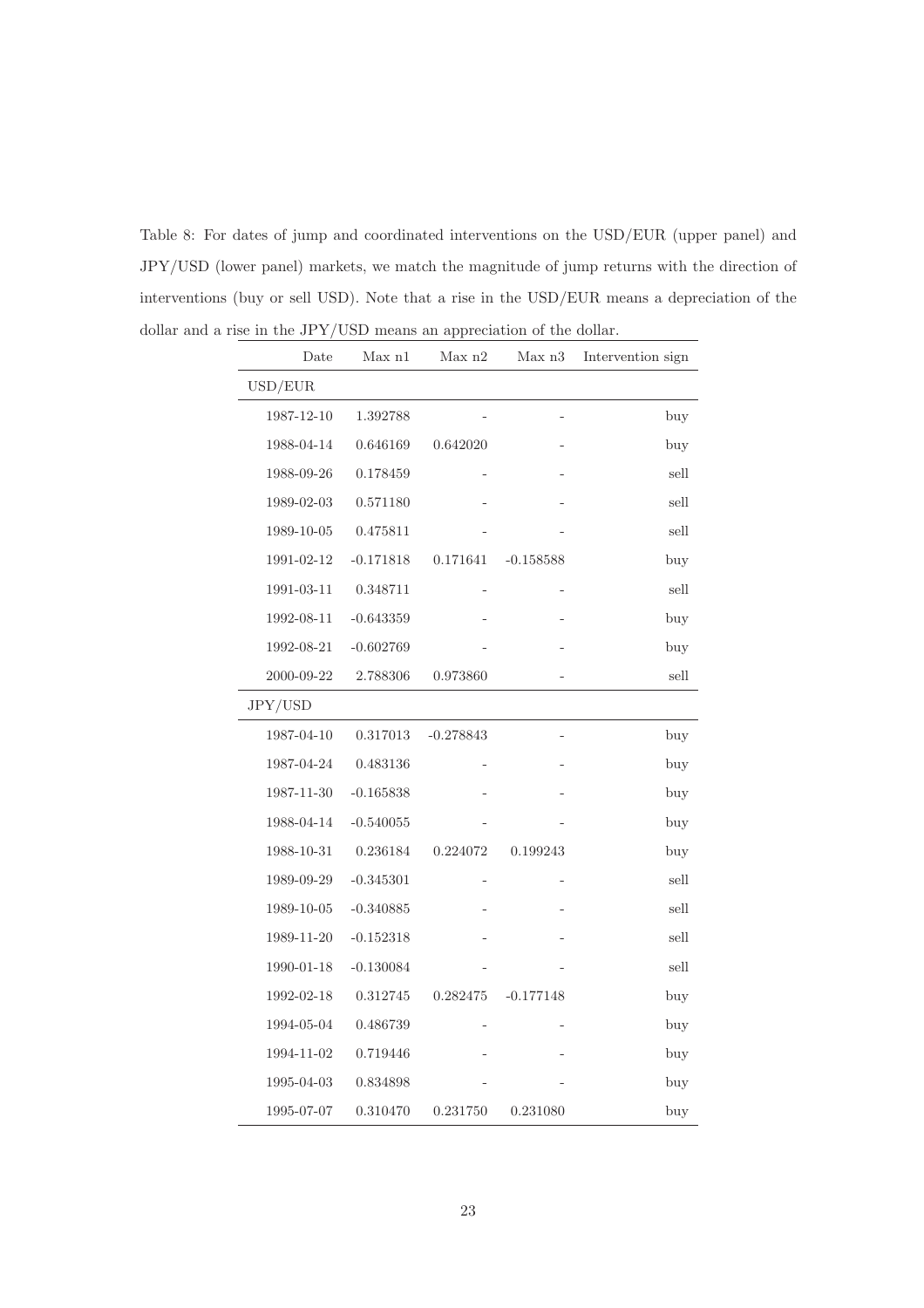| Announcement              | Variable Name | Range     | freq       | Unit           | Day of the week   |
|---------------------------|---------------|-----------|------------|----------------|-------------------|
| Labor market              |               |           |            |                |                   |
| Unemployment Rate         | UNEMPLOY      | 1986-2005 | $_{\rm m}$ | %rate          | Usually Friday    |
| Employees on Payrolls     | NFPAYROL      | 1986-2005 | m          | change in 1000 | Usually Friday    |
| Prices                    |               |           |            |                |                   |
| Producer Price Index      | PPI           | 1986-2005 | m          | %change        | Tuesday to Friday |
| Consumer Price Index      | CPI           | 1986-2005 | m          | %change        | Tuesday to Friday |
| Business cycle conditions |               |           |            |                |                   |
| Durable Good Orders       | DURABLE       | 1986-2005 | m          | %change        | Tuesday to Friday |
| <b>Housing Starts</b>     | HOUSING       | 1986-2005 | $_{\rm m}$ | millions       | Tuesday to Friday |
| Leading Indicators        | LEADINGI      | 1986-2005 | $_{\rm m}$ | %change        | Monday to Friday  |
| Trade Balance             | TRADEBAL      | 1986-2005 | $_{\rm m}$ | \$ billion     | Tuesday to Friday |
| U.S. Exports              | USX           | 1986-2005 | m          | \$ billion     | Tuesday to Friday |
| U.S. Imports              | USI           | 1986-2005 | m          | \$ billion     | Tuesday to Friday |

Table 9: Set of available macro announcements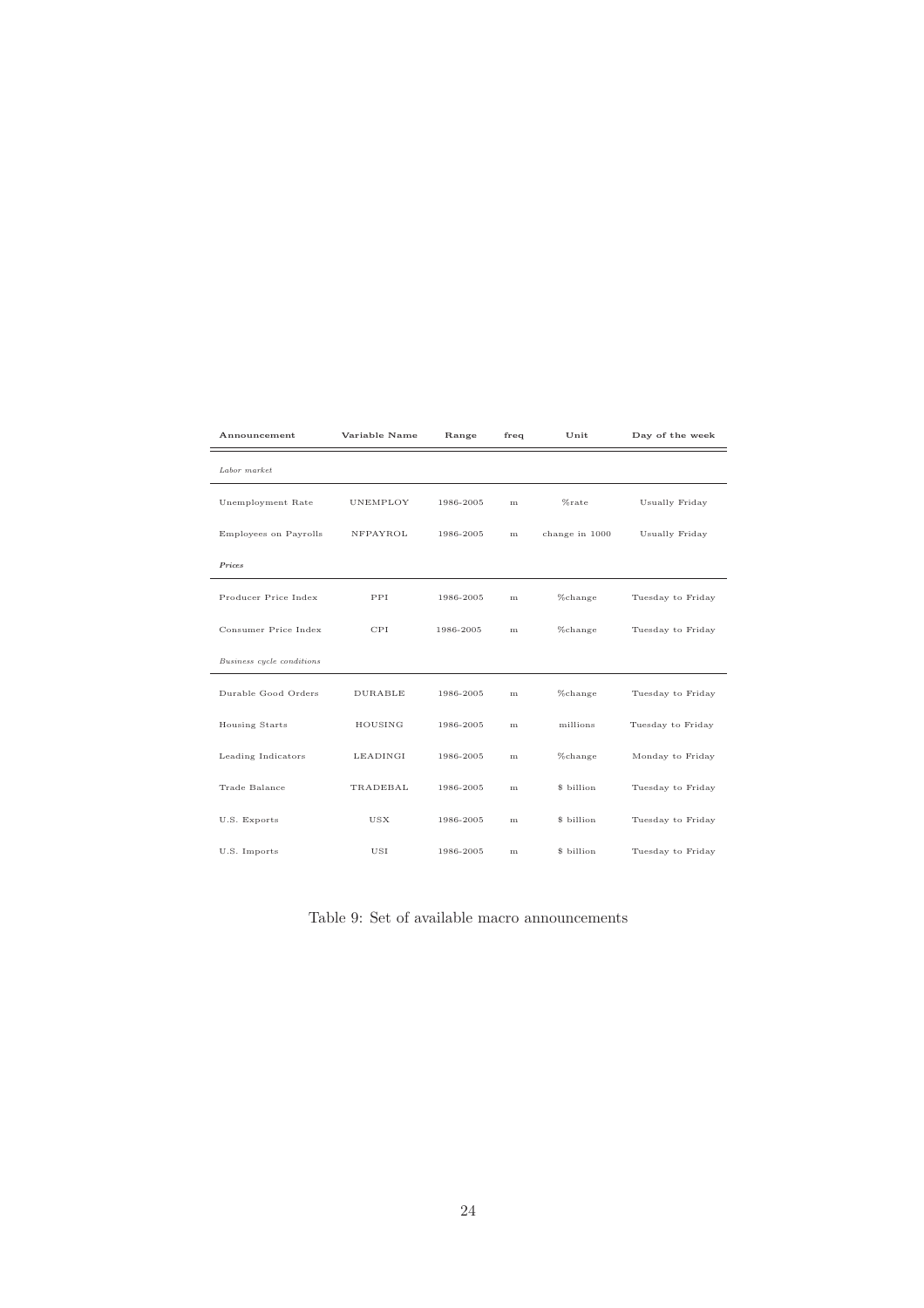|                          | $Date$   | <b>CPI</b> | <b>HOUSING</b> | LEADINGI      | NFPAYROL | PPI       | <b>TRADEBAL</b> | <b>UNEMPLOY</b> | USI        | USX           |
|--------------------------|----------|------------|----------------|---------------|----------|-----------|-----------------|-----------------|------------|---------------|
| $\sqrt[6]{\mathrm{eur}}$ | 19871210 |            |                |               |          |           | 64 $(-1.04)$    |                 | 24(1.72)   | 164 (0.37)    |
|                          | 19880414 |            |                |               |          |           | $102(-0.75)$    |                 | 109 (0.78) | $227 (-0.06)$ |
|                          | 19880926 |            |                |               |          |           |                 |                 |            |               |
|                          | 19890203 |            |                |               | 76(0.89) |           |                 | 109 (0.74)      |            |               |
|                          | 19891005 |            |                |               |          |           |                 |                 |            |               |
|                          | 19910212 |            |                |               |          |           |                 |                 |            |               |
|                          | 19910311 |            |                |               |          |           |                 |                 |            |               |
|                          | 19920811 |            |                |               |          |           |                 |                 |            |               |
|                          | 19920821 |            |                |               |          |           |                 |                 |            |               |
|                          | 20000922 |            |                |               |          |           |                 |                 |            |               |
| yen/\$                   | 19870410 |            |                |               |          | 123(0.45) |                 |                 |            |               |
|                          | 19870424 | 54 (1.08)  |                |               |          |           |                 |                 |            |               |
|                          | 19871130 |            |                |               |          |           |                 |                 |            |               |
|                          | 19880414 |            |                |               |          |           | $102(-0.75)$    |                 | 109 (0.78) | 227 (-0.06)   |
|                          | 19881031 |            |                |               |          |           |                 |                 |            |               |
|                          | 19890929 |            |                | 133 (0.50)    |          |           |                 |                 |            |               |
|                          | 19891005 |            |                |               |          |           |                 |                 |            |               |
|                          | 19891120 |            |                |               |          |           |                 |                 |            |               |
|                          | 19900118 | 115 (0.56) | $35(-1.45)$    |               |          |           |                 |                 |            |               |
|                          | 19920218 |            |                |               |          |           |                 |                 |            |               |
|                          | 19940504 |            |                |               |          |           |                 |                 |            |               |
|                          | 19941102 |            |                | $160 (-0.36)$ |          |           |                 |                 |            |               |
|                          | 19950403 |            |                |               |          |           |                 |                 |            |               |
|                          | 19950707 |            |                |               | 82(0.85) |           |                 | 159 (-0.41)     |            |               |

Table 10: Correspondence between CBI days where a jump was detected and macro announcement. We retain the 10 dates of coordinated interventions on the dollar/euro market and the 14 dates on the JPY/dollar market where jumps were detected. The dates in bold are dates where a macro announcement occurred. The non-empty cells in the table indicate which type of announcement was made on these dates. The surprises are computed as the difference between the (survey) forecast and the realization. We further standardize the surprises by their sample standard deviation. The surprises sample contains 247 observations. The figures in the table indicate the rank of the surprise in the ranking of Table 10: Correspondence between CBI days where a jump was detected and macro announcement. We retain the 10 dates of standard deviation. The surprises sample contains 247 observations. The figures in the table indicate the rank of the surprise in the ranking of surprises in absolute value. The figures in parenthesis are the magnitude of surprises (in standard deviation). There is no correspondence between coordinated interventions on the dollar/euro market and the 14 dates on the JPY/dollar market where jumps were detected. The dates in bold are dates where a macro announcement occurred. The non-empty cells in the table indicate which type of announcement was made on these dates. The surprises are computed as the difference between the (survey) forecast and the realization. We further standardize the surprises by their sample surprises in absolute value. The figures in parenthesis are the magnitude of surprises (in standard deviation). There is no correspondence between the retained dates and JOBLESS and DURABLE news. Hence, these two announcements do not appear in the table. the retained dates and JOBLESS and DURABLE news. Hence, these two announcements do not appear in the table.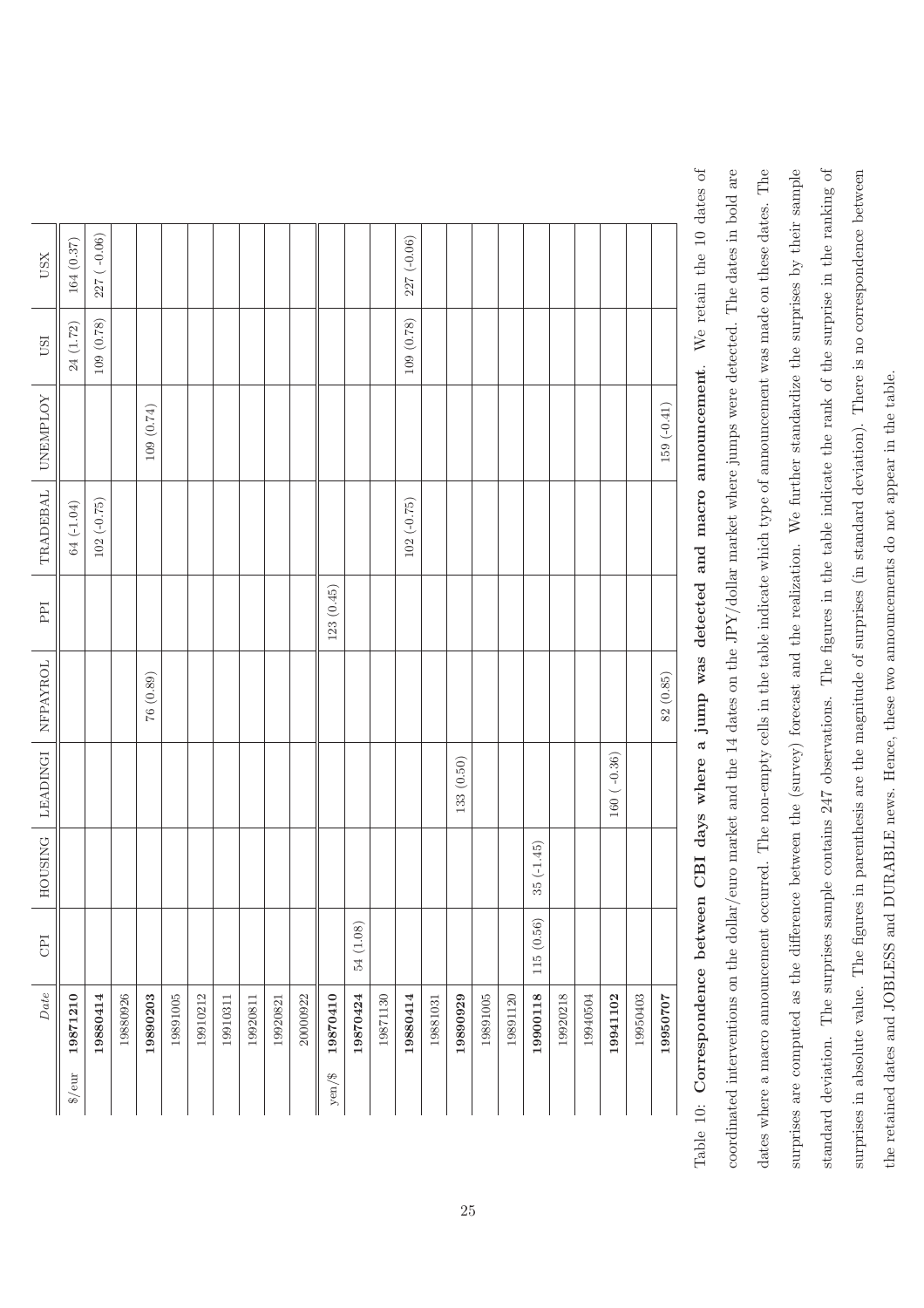which macroeconomic announcements were made. There is nevertheless only one day (April 14, 1988) for which some news regarding the trade balance and U.S. trade flows was released. The timing of the jump on this day is around 12.45 GMT. Turning to the USD/EUR, we identify 3 days of coordinated interventions for which macro announcements occurred. Interestingly, we found also April 14, 1988 as one of these days and the timing of the jump identified for the USD/EUR and JPY/USD are almost the same. On December 10, 1987, the trade balance news was released at 13:30 GMT and the identified jump occurs around 13.40 GMT. It seems very likely that the trade balance announcement generated the jump for this day.

In summary, it appears that major macroeconomic announcements did not generate all of the jumps identified on the days of coordinated interventions. Instead, coordinated intervention might have caused some of these discontinuities. Nevertheless, one should keep in mind that this sample is very small, less that 10% of the coordinated interventions. A related question is whether coordinated interventions impact the continuous component of realized volatility. The next section examines this issue.

#### 4.3 Regression analysis

Up to now, we have investigated the relationship between CBIs and the jump component of the RV. In seems that CBIs create only a small number of jumps. For instance, out of the 106 coordinated interventions of the Fed and the Bundesbank, only 7 or 8 interventions seem to have induced some jumps on the exchange rate. Although intervention does not create many jumps, the intraday data do seem to strongly suggest that some coordinated interventions are very closely related to jumps and are plausibly the cause of those few jumps.

Most of the previous empirical studies of the impact of CBIs on exchange rate volatility find that CBIs tend to increase exchange rate volatility (see Humpage, 2003 for a recent survey). In particular, Dominguez (2004) and Beine, Laurent, and Palm (2005) find that intervention has a strong and robust impact on the realized volatility of the major exchange rates. The latter paper found that this result holds for concerted interventions, with impact lasting for a couple of hours. The analysis was carried out using hourly intra-daily returns for the EUR/USD market and focused on the period ranging from 1989 to 2001. There is disagreement, however, about whether intervention causes higher volatility, or simply reacts to it. Neely (2005a), for example, argues that the finding that intervention causes higher volatility is likely due to improper identification of the structural parameters.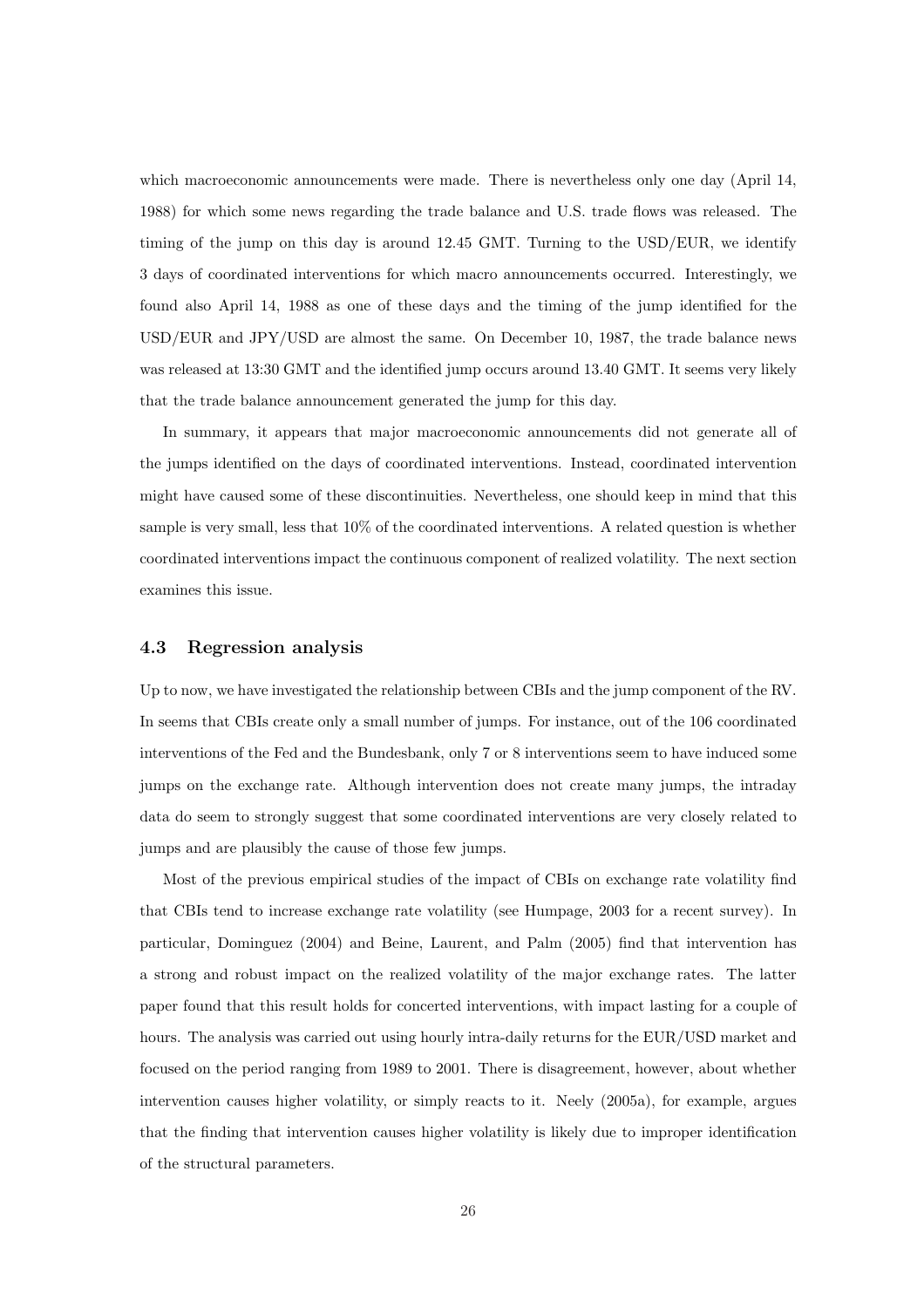We first extend the analysis of the relation of volatility and intervention by regressing  $\log(RV_t)$ computed at 21.00 GMT on the dummies capturing days of interventions as well as a set of dayof-the-week dummies to capture intra-weekly variation in the volatility of exchange rates.<sup>11</sup> In contrast to Beine, Laurent, and Palm (2005), the estimates of realized volatility are built from 5-minute intra-daily returns. Due to the fact that these estimates of daily volatility include the 288 previous squared returns, the impact of the interventions should be captured by the daily estimates of volatility even though this impact displays a low degree of persistence.

More formally, we allow for long memory in the volatility process and, following Andersen, Bollerslev, Diebold, and Labys (1999), estimate several specifications of the following  $ARFIMA(1, d, 0)$ model:

$$
(1 - \phi L)(1 - L)^d \left[ \log(\sigma_t^2) - \mu \right] = \epsilon_t + \alpha_t + \nu_t + \mu_t,\tag{18}
$$

where  $\sigma_t^2$  is the daily realized volatility or its continuous component, and d (the fractional integration parameter),  $\phi$ ,  $\mu$  are parameters to be estimated. We control for day-of-the-week seasonal effects through  $\alpha_t$ 

$$
\alpha_t = \alpha_1 MONDAY_t + \alpha_2 TUESDAY_t + \alpha_3 WEDNESDAY_t + \alpha_4 THURSDAY_t, \tag{19}
$$

where  $MONDAY_t, TUESDAY_t, WEDNESDAY_t$ , and  $THURSDAY_t$  are day-of-the-week dummies and for macro announcements effects through  $\nu_t$ 

$$
\nu_t = \theta_1 CPI_t + \theta_2 DURABLE_t + \theta_3 HOUSING_t + \theta_4 LEADING_t
$$
  
+ 
$$
\theta_5 NFPAYROL_t + \theta_6 PPI_t + \theta_7 TRADEBAL_t + \theta_8 UNEMPLOY_t,
$$
 (20)

where  $\alpha_1$  to  $\alpha_4$  and  $\theta_1$  to  $\theta_8$  are additional parameters to estimate. The macro announcements variables are the absolute value of the surprise component of the corresponding macro announcements described in Section 4.2. Though we control for these variables, we do not report the estimates because that falls beyond the scope of this paper.

Moreover, we present results for two different specifications of  $\mu_t$ . First,  $\mu_t$  includes binary variable for unilateral and coordinated interventions of central banks on their respective markets

<sup>&</sup>lt;sup>11</sup>The extension of the investigation period is not trivial in the sense that it leads to a big increase in the number of days of coordinated and unilateral interventions. Indeed, while we observed 58 coordinated interventions over the 1989-2001 period, the inclusion of 1987 and 1988 leads to the inclusion of 48 additional coordinated interventions. This might be explained by the fact that this period belongs to the so-called post-Louvre agreement period, during which concerted operations were conducted in order to get rid of excessive exchange rate volatility.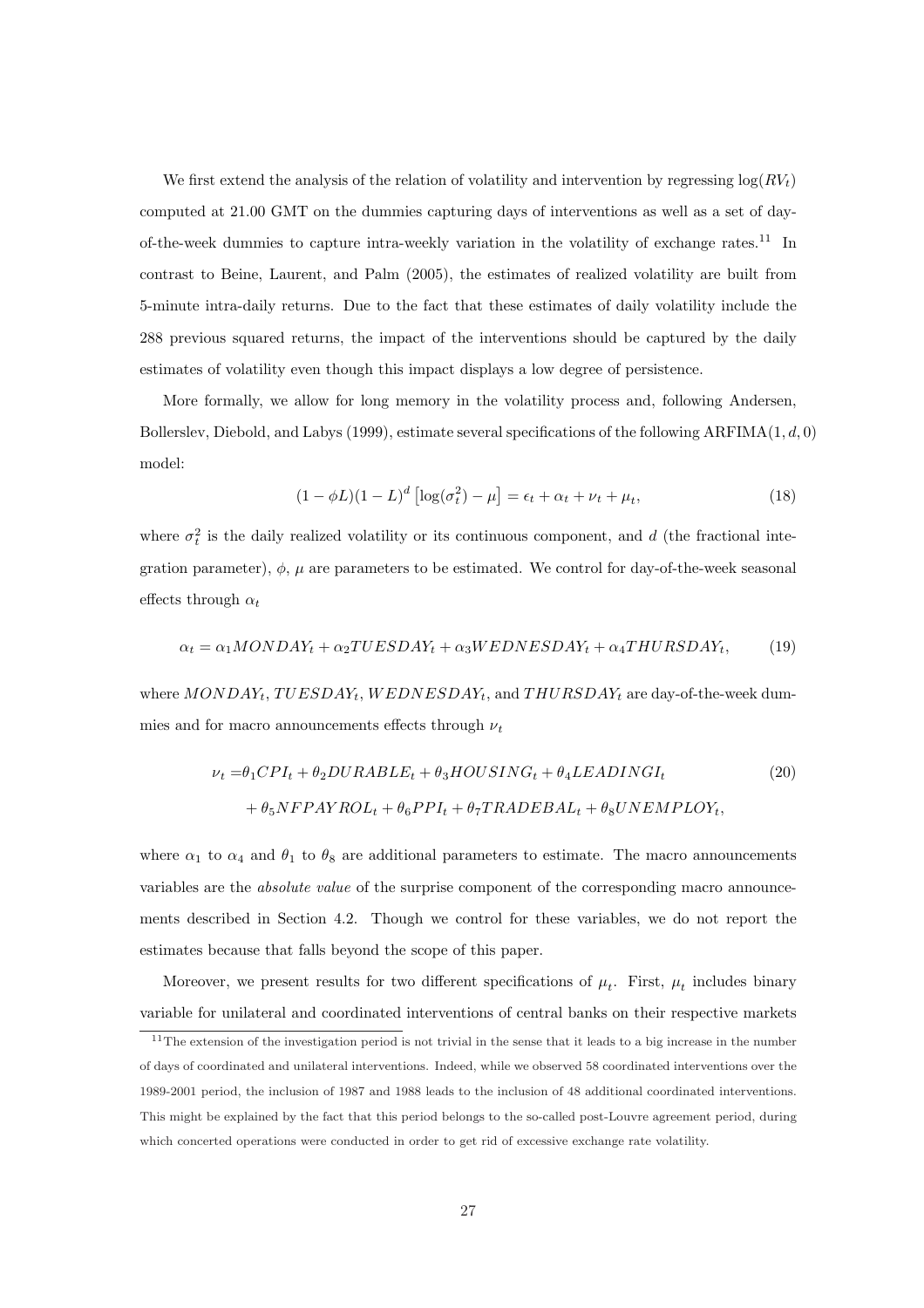(i.e. we consider effects of Fed and Bundesbank interventions, unilateral and coordinated, on the USD/EUR, and Fed and BoJ interventions, unilateral and coordinated, on the JPY/USD):

$$
USD/EUR: \mu_t = \beta_1 BBU_t + \beta_2 FEDU_t + \gamma COORD_t, \qquad (21)
$$

$$
JPY/USD: \mu_t = \beta_1 BOJUY_t + \beta_2 FEDUY_t + \gamma COORDY_t, \qquad (22)
$$

where  $\beta$ 's and  $\gamma$  are parameters to be estimated.  $BBU_t$ ,  $FEDU_t$ , and  $COORD_t$  are dummies for unilateral Bundesbank interventions, unilateral Fed interventions, and coordinated Bundesbank-Fed interventions on the USD/EUR market, respectively.  $BOJUY_t$ ,  $FEDUY_t$ , and  $COORDY_t$ are, mutatis mutandis, the corresponding dummies for unilateral BoJ interventions, unilateral Fed interventions, and coordinated BoJ-Fed interventions on the JPY/USD market.

Secondly, we look for a different relation of volatility with coordinated interventions on days with and without significant jumps ( $\alpha = 0.9999$ ). The variables  $COORD_t$  and  $COORD_t$  are thus split into two parts: COORDJ and COORDY J for coordinated interventions on jump days, and COORDNOJ and COORDYNOJ for coordinated interventions on days where no jumps were detected. We then have the following specifications for  $\mu_t$ :

$$
USD/EUR: \mu_t = \beta_1 BBU_t + \beta_2 FEDU_t + \delta_1 COORDJ_t + \delta_2 COORDNOJ_t, \tag{23}
$$

$$
JPY/USD: \mu_t = \beta_1 BOJUY_t + \beta_2 FEDUY_t + \delta_1 COORDYJ_t + \delta_2 COORDYNOJ_t, \qquad (24)
$$

where  $\delta$ 's are additional parameters to estimate.

The results for the USD/EUR, reported in the left panel of Table 11, suggest that both unilateral interventions and coordinated interventions of the Fed and the BB tend to be associated with higher exchange rate volatility (second column labeled ' $log(RV)$ '). This is especially obvious for coordinated interventions, which have an even stronger association with volatility, compared with those associated to unilateral operations.

The column labeled ' $log(C)$ ' in Table 11 reports the same results for the log of the continuous part of realized volatility as described in Equation (15). These results suggest that this component was related to intervention. The magnitude of the coefficients, and their significance, are quite similar between the second and third columns. This suggests that CBIs explain, in a statistical sense, volatility.

The last two columns of each panel of Table 11 report the same results obtained from regressing the log of realized volatility and the log of the continuous component on the intervention dummies. In contrast to the previous regressions, the specification accounts for a break down of coordinated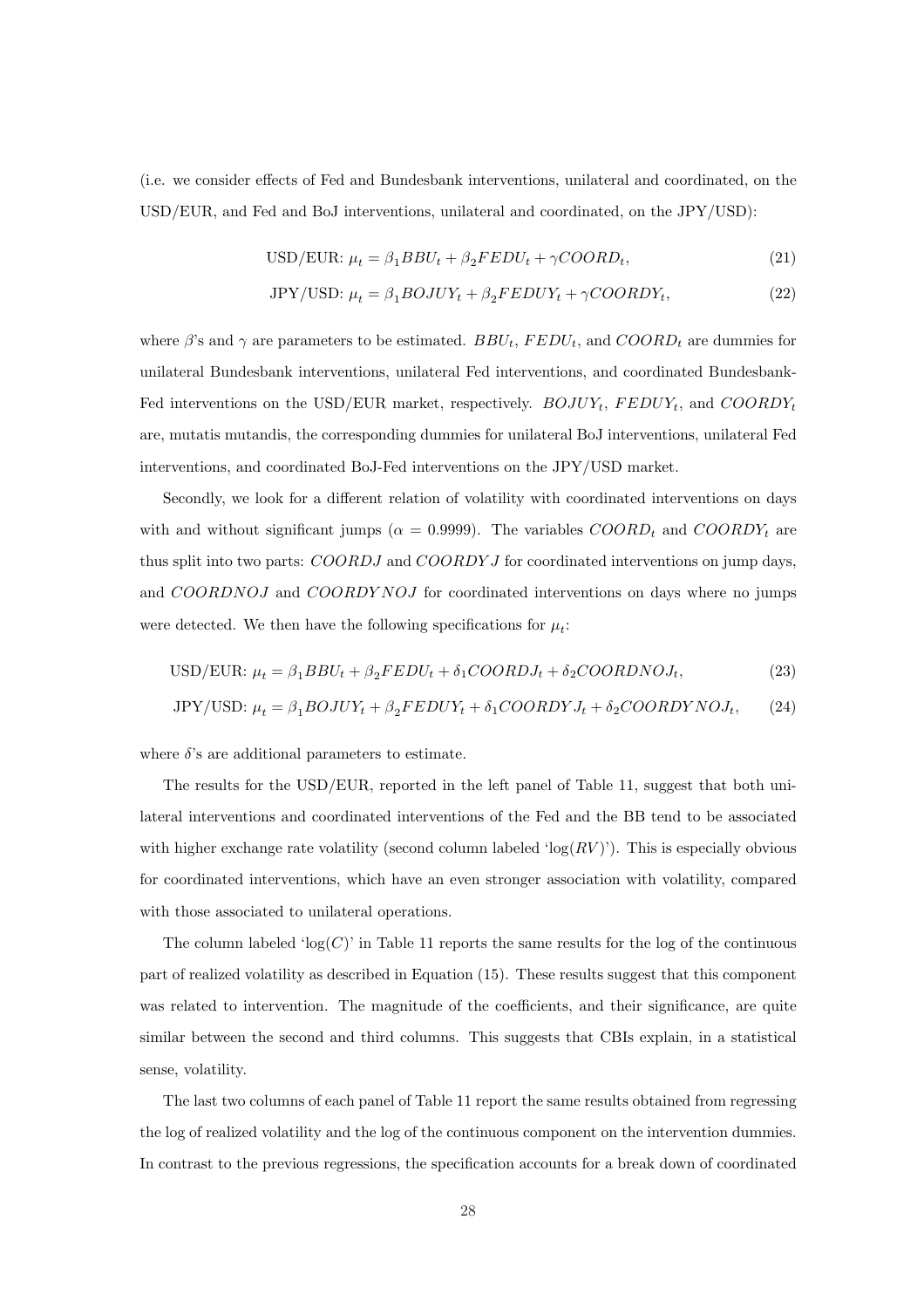in parenthesis. in parenthesis.

| Table 11: Maximum likelihood estimation results for USD/EUR and JPY/USD. This tables shows results for the estimation of the                                                                      |
|---------------------------------------------------------------------------------------------------------------------------------------------------------------------------------------------------|
| ARFIMA(1,d,0) model $(1 - \phi L)(1 - L)^d$ [log( $\sigma_t^2$ ) – $\mu$ ] = $\epsilon_t + \alpha_t + \nu_t + \mu_t$ where the dependent variable $\sigma_t^2$ represents the realized volatility |
| USD/EUR (left panel) and JPY/USD (right panel). $\alpha_t$ and $\nu_t$ include day-of-the-week dummies<br>$(RV)$ or its continuous component $(C)$ of the                                         |
| whose parameters are not reported here, respectively. Two specifications are retained for $\mu_t$ : $\mu_t =$<br>and macro announcements control variables                                        |
| $\beta_1 BBU_t+\beta_2 FEDU_t+\delta_1 COORDJ_t+\delta_2 COORDNOJ_t$ for the USD/EUR and $\mu_t=\beta_1 BOJUY_t+$<br>$\beta_1 BBU_t + \beta_2 FEDU_t + \gamma COORD_t$ and $\mu_t =$              |
| $\beta_2 FEDUY_t + \gamma COORDY_t$ and $\mu_t = \beta_1 BOJUY_t + \beta_2 FEDUY_t + \delta_1 COORDYJ_t + \delta_2 COORDYNOJ_t$ for the JPY/USD. Standard errors reported                         |
|                                                                                                                                                                                                   |

| $\log(C)$<br>0.449<br>$\log(RV)$<br>0.443<br>USD/EUR<br>$\log(C)$<br>0.448<br>$\log(RV)$<br>0.440 |
|---------------------------------------------------------------------------------------------------|
| (0.016)<br>(0.016)<br>(0.016)                                                                     |
| $-0.040$<br>$-0.015$<br>$-0.040$                                                                  |
| (0.021)<br>(0.022)<br>(0.022)                                                                     |
| $-0.835$<br>$-0.934$<br>$-0.859$                                                                  |
| (0.516)<br>(0.543)<br>(0.496)                                                                     |
| 0.088<br>0.085<br>0.088                                                                           |
| (0.044)<br>(0.042)<br>(0.044)                                                                     |
| 0.109<br>$0.105\,$<br>0.109                                                                       |
| (0.046)<br>(0.044)<br>(0.046)                                                                     |
| $\mathbf{I}$<br>0.391<br>0.416                                                                    |
| $\sf I$<br>(0.038)<br>(0.039)                                                                     |
| 1.083                                                                                             |
| (0.126)                                                                                           |
| 0.346                                                                                             |
| (0.041)                                                                                           |
| $-2164.273$<br>$-1988.340$<br>$-2179.710$                                                         |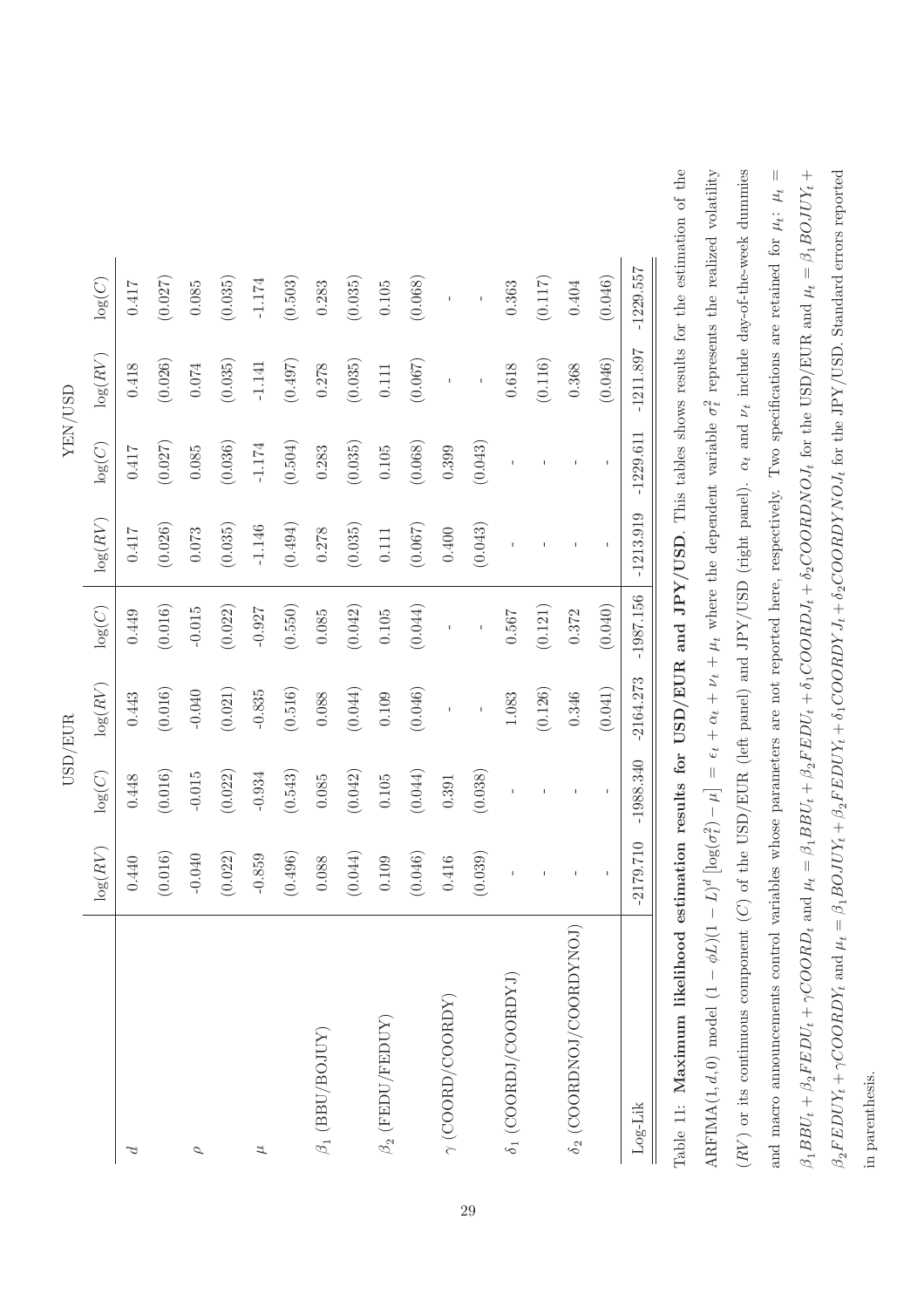interventions between those found associated with the jumps (denoted COORDJ in the Tables, 10 occurrences) and the remaining ones (denoted COORDNOJ, 96 occurrences). Coordinated interventions that are potentially associated with jumps have a strong correlation with realized volatility but a weaker association with continuous volatility (see the coefficients labeled  $\delta_1$  (CO-ORDJ/COORDYJ). This confirms the previous findings that when CBIs are associated with a jump, the size of the jump is higher and thus the association with realized volatility is substantial. Coordinated interventions associated with jumps also have some impact on the continuous part.

The right panel of Table 11 presents the same results for the JPY/USD. Reassuringly, the results are consistent with those obtained for the USD/EUR. To sum up, we found clear relation between coordinated interventions, realized volatility and its continuous component. Interventions associated with jumps display a bigger correlation with realized volatility and still have a relation with continuous volatility.

## 5 Interpretation of the findings and significance for central bank foreign exchange market policy

The empirical findings of this paper show that realized volatility of exchange rates between major currencies is driven by a persistent continuous component and a jump component. The method of bipower variation permitted us to decompose realized volatility into these two components (see Barndorff-Nielsen and Shephard, 2004, 2006, and Andersen, Bollerslev, and Diebold, 2005).

The findings indicate that the jump component is important in the major foreign exchange markets. Both macroeconomic announcements and coordinated interventions generate jumps. A more extended study of the factors that explain the occurrence of jumps would be interesting and relevant from a scientific point of view, as well as being potentially useful for hedging applications.

On the whole, the findings confirm that CBIs are associated with increased exchange rate volatility.<sup>12</sup> Furthermore, there is some evidence that interventions tend to create jumps in the exchange rate volatility. Intervention does not cause many jumps, but jumps associated with interventions tend to be larger than normal. As a result, CBIs tend, on average, to be associated with high exchange rate volatility. Interventions are associated with the continuous part of the volatility process as well. This is confirmed by the regression analysis, in particular by the striking similarity between the results for realized volatility, as a dependent variable, and for the continuous

 $12$ See e.g. Beine, Laurent, and Palm (2005), Dominguez (1998) and Dominguez (2003).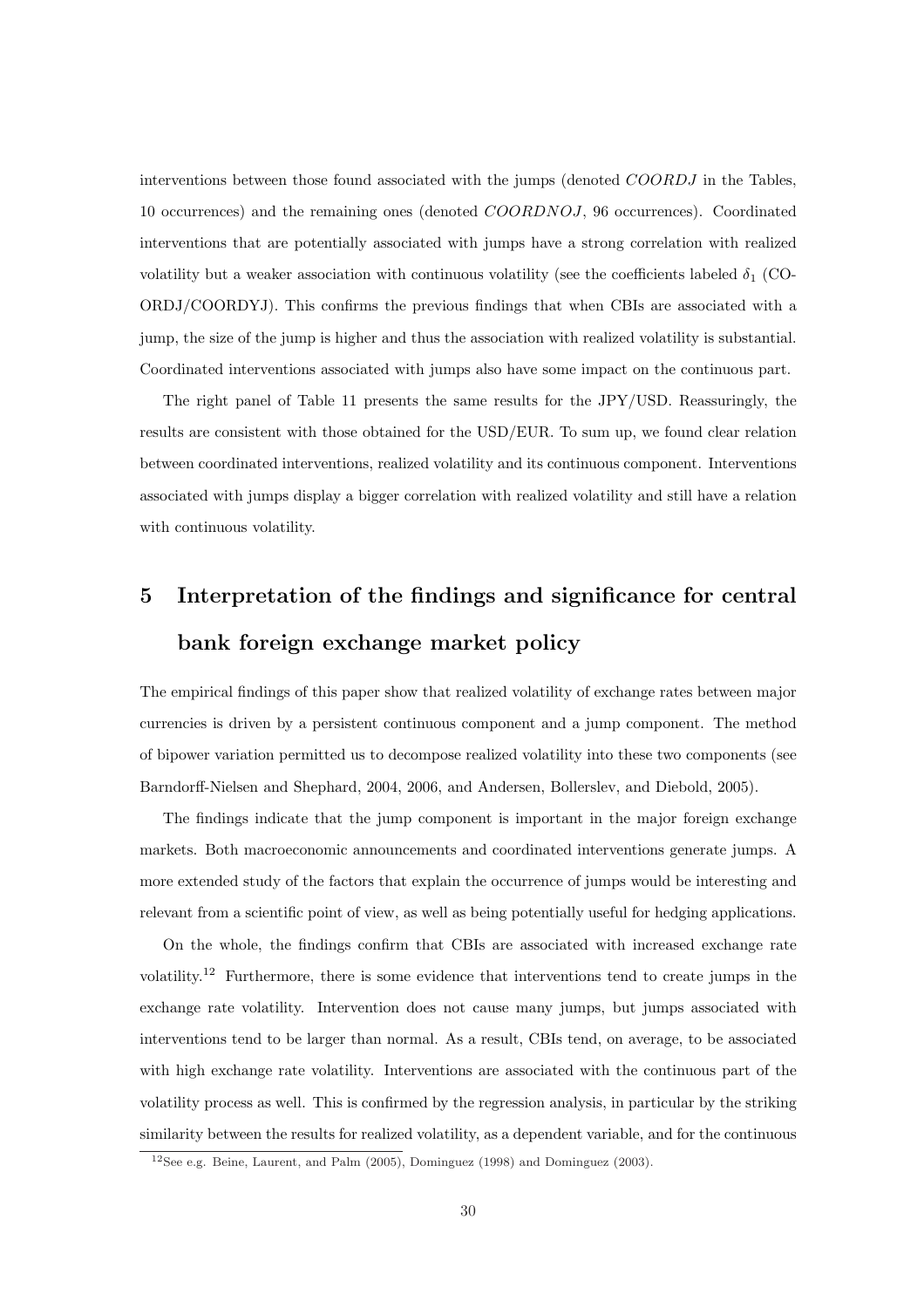component of exchange rate volatility.

The method for decomposing realized volatility into two components yields approximate results. There may be a remaining part of the jump left in the continuous component. If interventions had in fact been aimed at attenuating or eliminating jumps only, the finding that CBIs affect the continuous part could be due to an approximation error in the decomposition.

From the analysis of the timing of the occurrence of jumps there is much less evidence that the central banks react to jumps in foreign exchange rates. This finding indicates that the causation is mostly unidirectional in the sense that coordinated interventions by central banks affect jumps. But interventions sometimes appear to produce significant discontinuities and are associated with a higher persistent continuous component of realized volatility.

Allowing for differences in the impact  $(\delta_i)$  of interventions between days on which jumps occurred and days without jumps, a likelihood ratio test concludes that the  $\delta_i$ 's significantly differ for  $\log(RV)$  for the USD/EUR but do not significantly differ form each other for  $log(C)$ . For the  $JPY/USD$ , the  $\delta_i$ 's do not significantly differ from each other for  $log(RV)$  and for  $log(C)$ . These findings suggests that, on both markets, coordinated CBIs had the same positive association with the persistent part of realized volatility whether the market was prone to jumps or not. On the USD/EUR market, coordinated CBIs seem to create jumps that are more than three times as large as those observed on other days.

Finally, it is worthwhile to note that unilateral interventions by the Federal Reserve Bank and by the Bank of Japan are significantly positively associated with realized volatility and its continuous component. Unilateral interventions by the European Central Bank in the USD/EUR market are associated with higher volatility, but not to a statistically significant degree. These results have been obtained while accounting for macroeconomic announcements, such as the unemployment rate, the number of employees on payroll, the producer and consumer price index, the durable goods order, the housing starts, the leading indicators and the trade balance.

The finding of a positive association of CBIs with market volatility is consistent with predictions from both the inventory-based approach and the information-based approaches in the microstructure literature. The inventory-based approach (see e.g. O'Hara, 1995, and Lyons, 2001) emphasizes the balancing problem on foreign exchange markets resulting from (stochastic) inflow and outflow deviations. Such deviations could result from a policy intervention. Theory predicts that these deviations will be temporary and last until portfolios have been rebalanced. The information-based approach focuses on the process of learning and price formation on markets.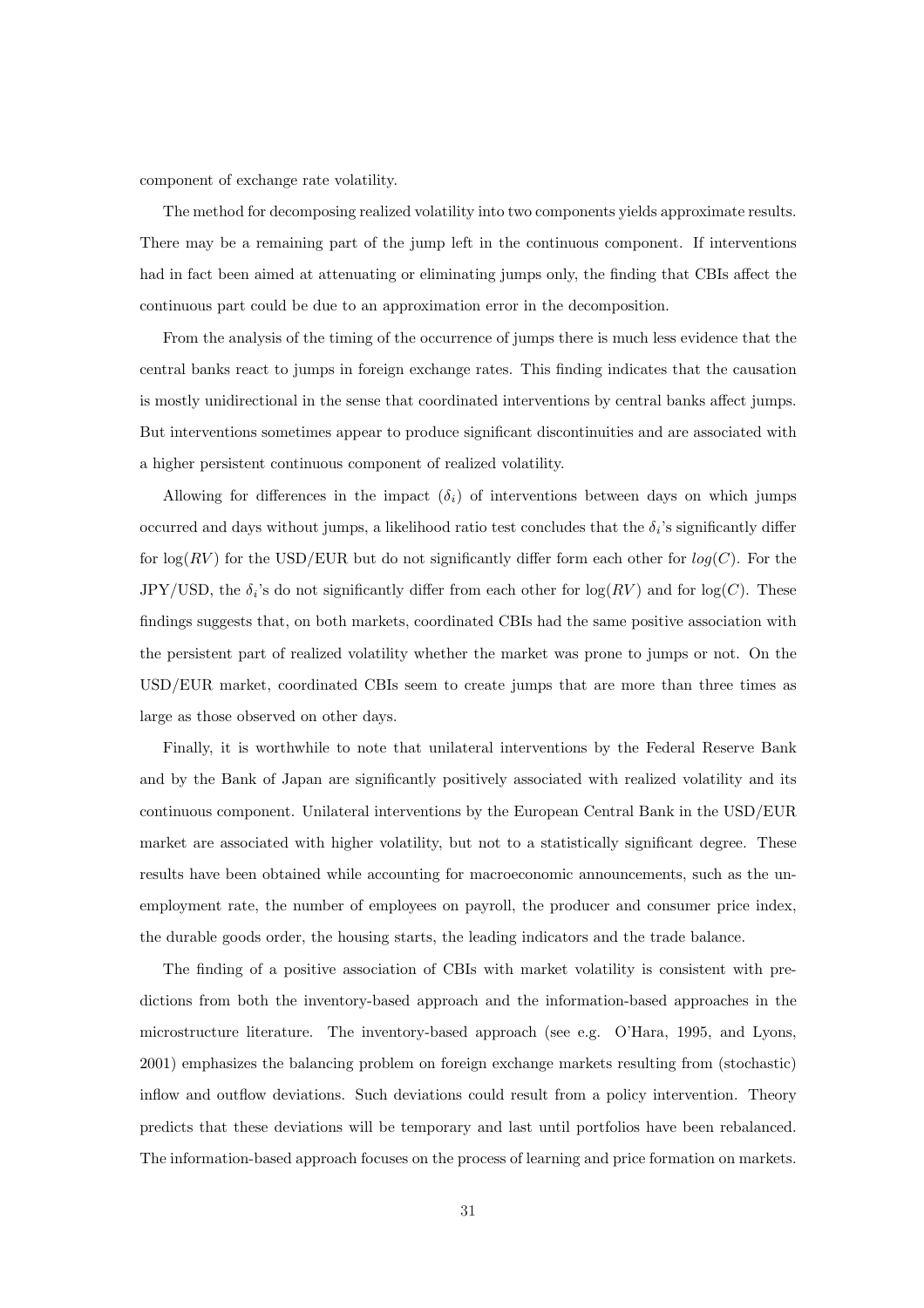In high volatility periods, much trading can take place as informed traders can easily hide the volume of their transactions. This approach predicts an increase in transactions volume and volatility following a CBI. Once the intervention news has been revealed, transaction volume, prices and volatility should revert to their pre-intervention levels. Longer-run effects are related to factors such as information processing. Turbulent market conditions might require more time to revert to their initial levels. Our findings are in line with both theoretical explanations. One should nevertheless realize that both approaches provide little insight into how long-run adjustment takes place.

## 6 Conclusion

This paper has studied the relation between intervention and the continuous and discontinuous (jump) components of exchange rate volatility in the USD/EUR and the JPY/USD markets. Our study focuses on days in which there is both coordinated intervention and jumps.

Intervention is not associated with an increased likelihood of jumps at the daily frequency. It is, however, associated with much larger jumps than normal. Analysis of the timing and direction of discontinuities and CBIs strongly suggests that interventions normally cause jumps, rather than reacting to them. The period of the Louvre Accord-during which central banks tried particularly hard to dampen volatility-provided a couple of exceptions to that rule. In that period, intervention did seem to react to jumps by leaning against the wind. These results are robust to the inclusion of macro economic announcements in the analysis. Coordinated CBIs were found to be significantly associated with both higher realized volatility and its continuous component. The reduced form relationship between coordinated intervention and volatility is even stronger on days with jumps.

The main finding that interventions are associated with higher exchange rate volatility is consistent with previous empirical studies and with predictions from the theoretical literature on the inventory-based and the information based approaches.

Before drawing strong conclusions about possible unintended adverse effects of CBIs on volatility in foreign exchange markets it would be sensible to study more deeply the caution issue. Questions which require more attention are for instance: Do central bank have inside information allowing them to predict turbulences and act on them on short notice? Would the turbulences/jumps in volatility have been more severe if central banks had not intervened? Do the jumps-apparently caused by intervention-tend to move the exchange rate toward longer run fundamental values,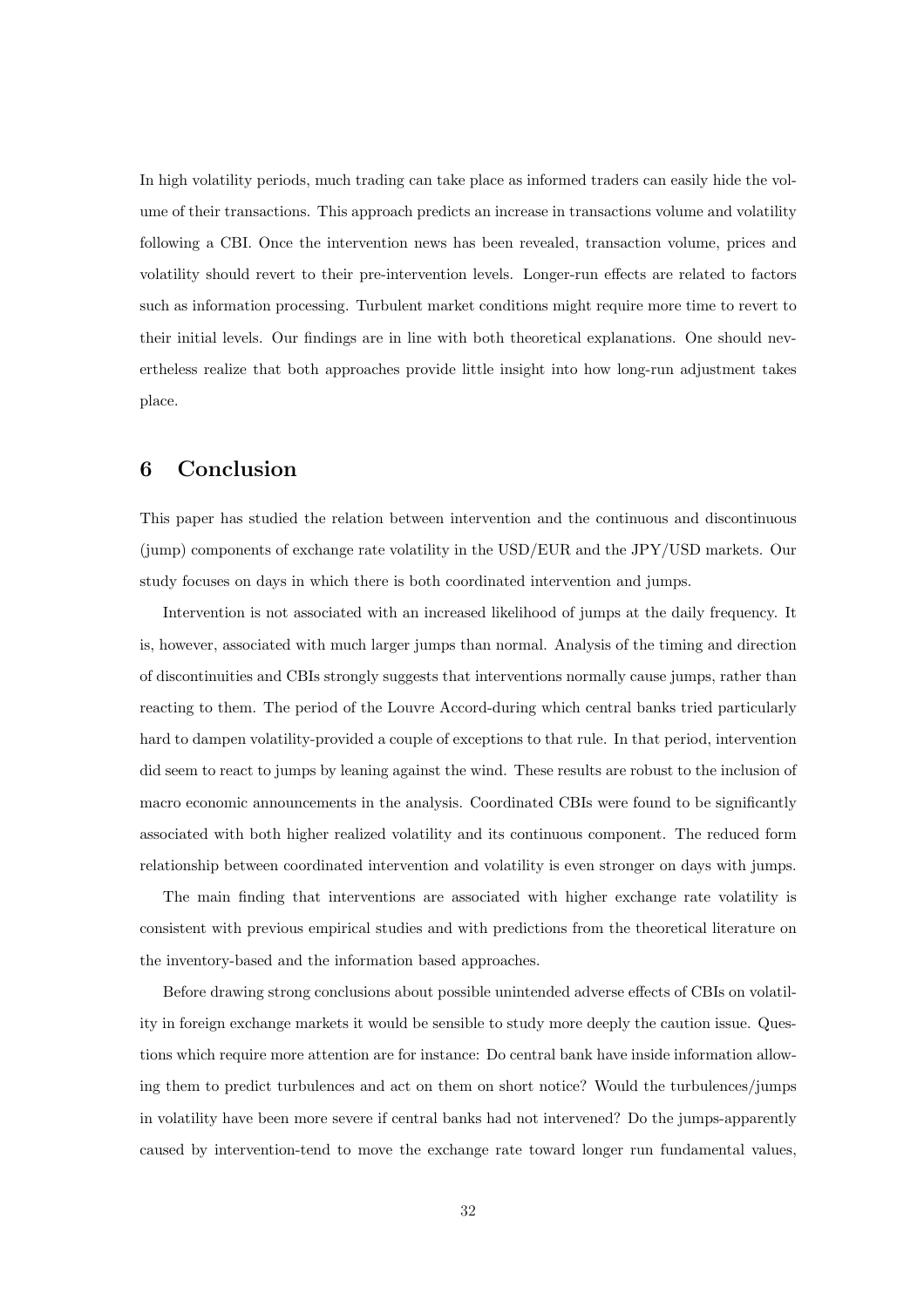away from those values or are they just noise? What is the role of macroeconomic announcements in generating turbulences on foreign exchange markets?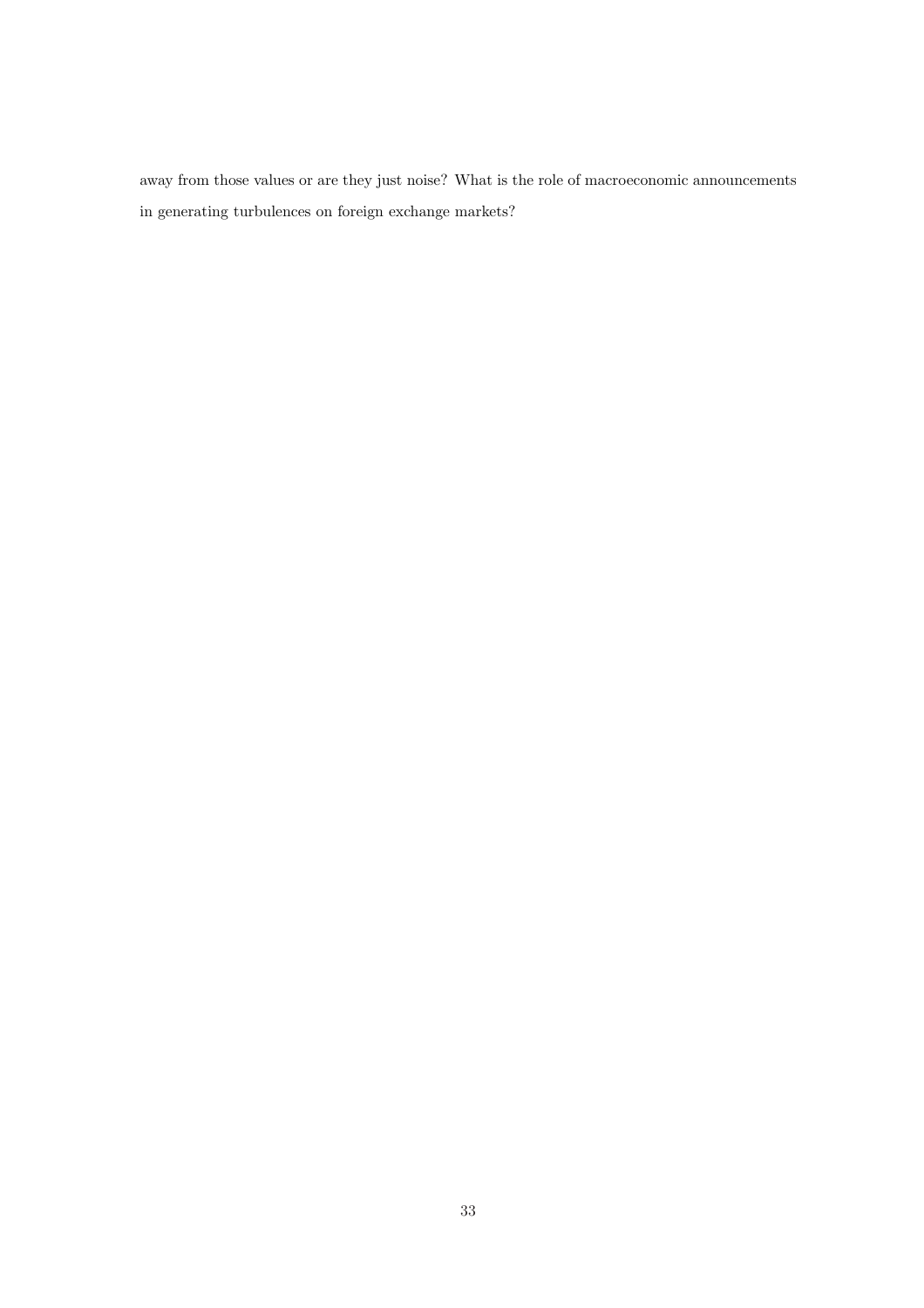## References

- Andersen, T. G., and T. Bollerslev (1998a): "Answering the Skeptics: Yes, Standard Volatility Models do Provide Accurate Forecasts," International Economic Review, 39, 885–905.
- (1998b): "DM-Dollar Volatility: Intraday Activity Patterns, Macroeconomic Announcements and Longer Run Dependencies," The Journal of Finance, 53, 219–265.
- Andersen, T. G., T. Bollerslev, and F. X. Diebold (2005): "Roughing It Up: Including Jump Components in the Measurement, Modeling and Forecasting of Return Volatility," NBER Working Paper 11775, forthcoming in Review of Economics and Statistics.
- Andersen, T. G., T. Bollerslev, F. X. Diebold, and P. Labys (1999): "Realized Volatility and Correlation," L.N. Stern School of Finance Department Working Paper 24.
- (2001): "The Distribution of Realized Exchange Rate Volatility," *Journal of the American* Statistical Association, 96, 42–55.
- Andersen, T. G., T. Bollerslev, F. X. Diebold, and C. Vega (2003): "Micro Effects of Macro Announcements: Real-Time Price Discovery in Foreign Exchange," The American Economic Review, 93, 38–62.
- BAILLIE, R. T., AND W. P. OSTERBERG (1997): "Why do Central Banks Intervene ?," Journal of International Money and Finance, 16, 909–919.
- Barndorff-Nielsen, O., J. Graversen, J. Jacod, M. Podolskij, and N. Shephard (2005): "A central Limit Theorem for Realized Power and Bipower Variation of Continuous Semimartingale," in From Stochastic Analysis to Mathematival Finance, Festschrift for Albert Shiryaev, ed. by Y. Kabanov, and R. Lipster. Springer Verlag.
- Barndorff-Nielsen, O., and N. Shephard (2002a): "Econometric Analysis of Realised Volatility and its use in Estimating Stochastic Volatility Models," Journal of the Royal Statistical Society, 64, 253–280.
- (2002b): "Estimating Quadratic Variation Using Realized Variance," Journal of Applied Econometrics, 17, 457–478.

(2004): "Power and Bipower Variation with Stochastic Volatility and Jumps (with Discussion)," Journal of Financial Econometrics, 2, 1–48.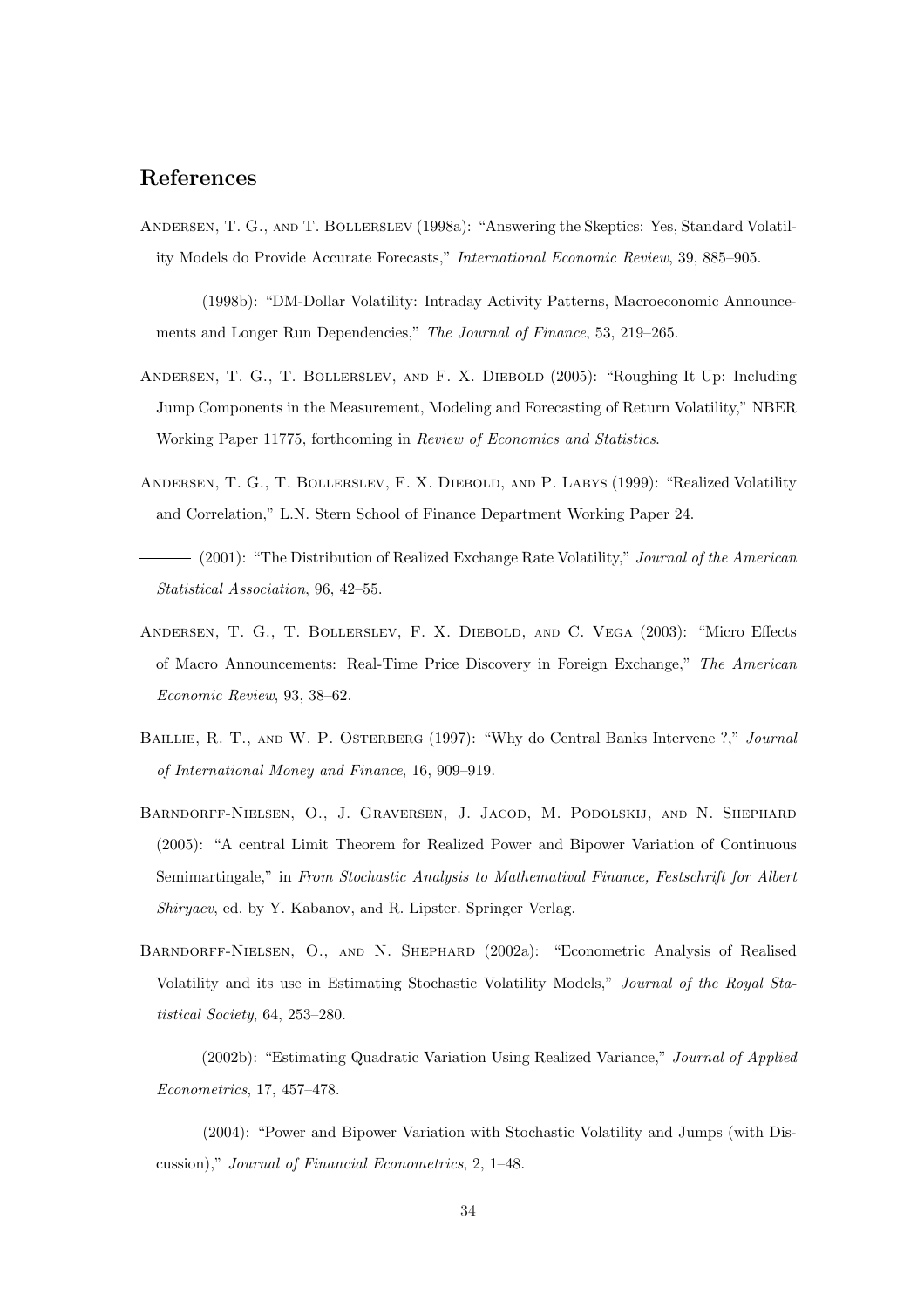(2006): "Econometrics of Testing for Jumps in Financial Economics Using Bipower Variation," Journal of Financial Econometrics, 4, 1–30.

- BEINE, M., A. BÉNASSY-QUÉRÉ, AND C. LECOURT (2002): "Central Bank Intervention and Foreign Exchange Rates: New Evidence from FIGARCH Estimations," Journal of International Money and Finance, 21, 115–144.
- Beine, M., S. Laurent, and F. Palm (2005): "Central Bank Forex Interventions Assessed Using Realized Moments," Working Paper.
- Bonser-Neal, C., and G. Tanner (1996): "Central Bank Intervention and the Volatility of Foreign Exchange Rates: Evidence from the Options Market," Journal of International Money and Finance, 15, 853–878.
- Catte, P., G. Galli, and S. Rebecchini (1992): "Exchange Markets Can Be Managed!," Report on the G-7, International Economic Insights.
- Comte, F., and E. Renault (1998): "Long Memory in Continuous Time Stochastic Volatility Models," Mathematical Finance, 8, 291–323.
- Dominguez, K. M. (1998): "Central Bank Intervention and Exchange Rate Volatility," Journal of International Money and Finance, 17, 161–190.
- (2003): "The Market Microstructure of Central Bank Intervention," Journal of International Economics, 59, 25–45.
- (2004): "When Do Central Bank Interventions Influence Intra-daily and Longer-Term Exchange Rate Movements," Forthcoming in Journal of Financial Economics.
- FISCHER, A., AND M. ZURLINDEN (1999): "Exchange Rate Effects of Central Bank Interventions: An Analysis of Transaction Prices," Economic Journal, 109, 662–676.
- Fischer, Andreas, M. (2005): "On the Inadequacy of Newswire Reports for Empirical Research On Foreign Exchange Interventions," Swiss National Bank Working Papers 2005-2.
- Galati, G., and W. Melick (1999): "Central Bank Intervention and Market Expectations: an Empirical Study of the YEN/Dollar Exchange Rate, 1993-1996," BIS Working Paper 77.